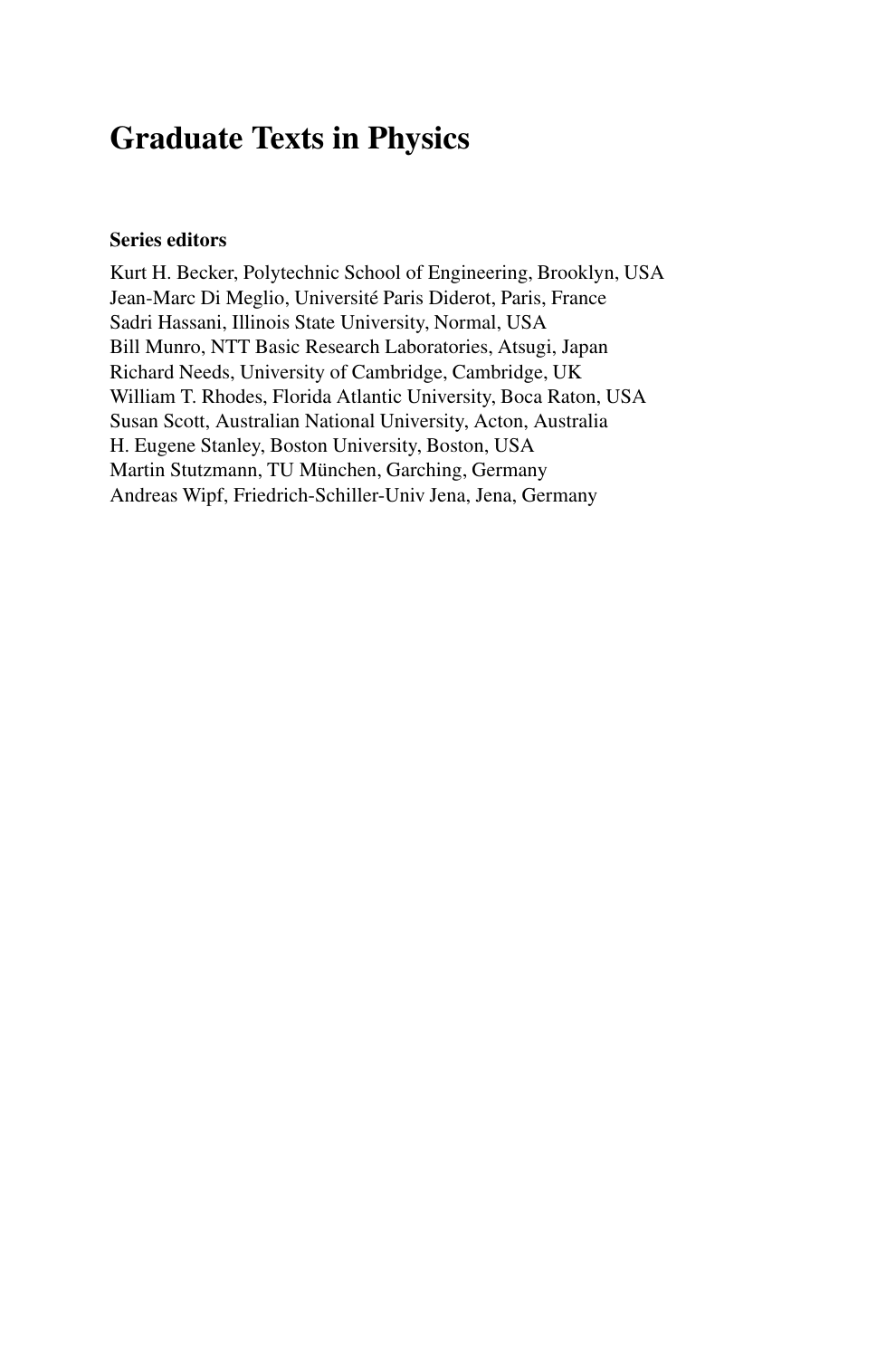### **Graduate Texts in Physics**

Graduate Texts in Physics publishes core learning/teaching material for graduateand advanced-level undergraduate courses on topics of current and emerging fields within physics, both pure and applied. These textbooks serve students at the MS- or PhD-level and their instructors as comprehensive sources of principles, definitions, derivations, experiments and applications (as relevant) for their mastery and teaching, respectively. International in scope and relevance, the textbooks correspond to course syllabi sufficiently to serve as required reading. Their didactic style, comprehensiveness and coverage of fundamental material also make them suitable as introductions or references for scientists entering, or requiring timely knowledge of, a research field.

More information about this series at <http://www.springer.com/series/8431>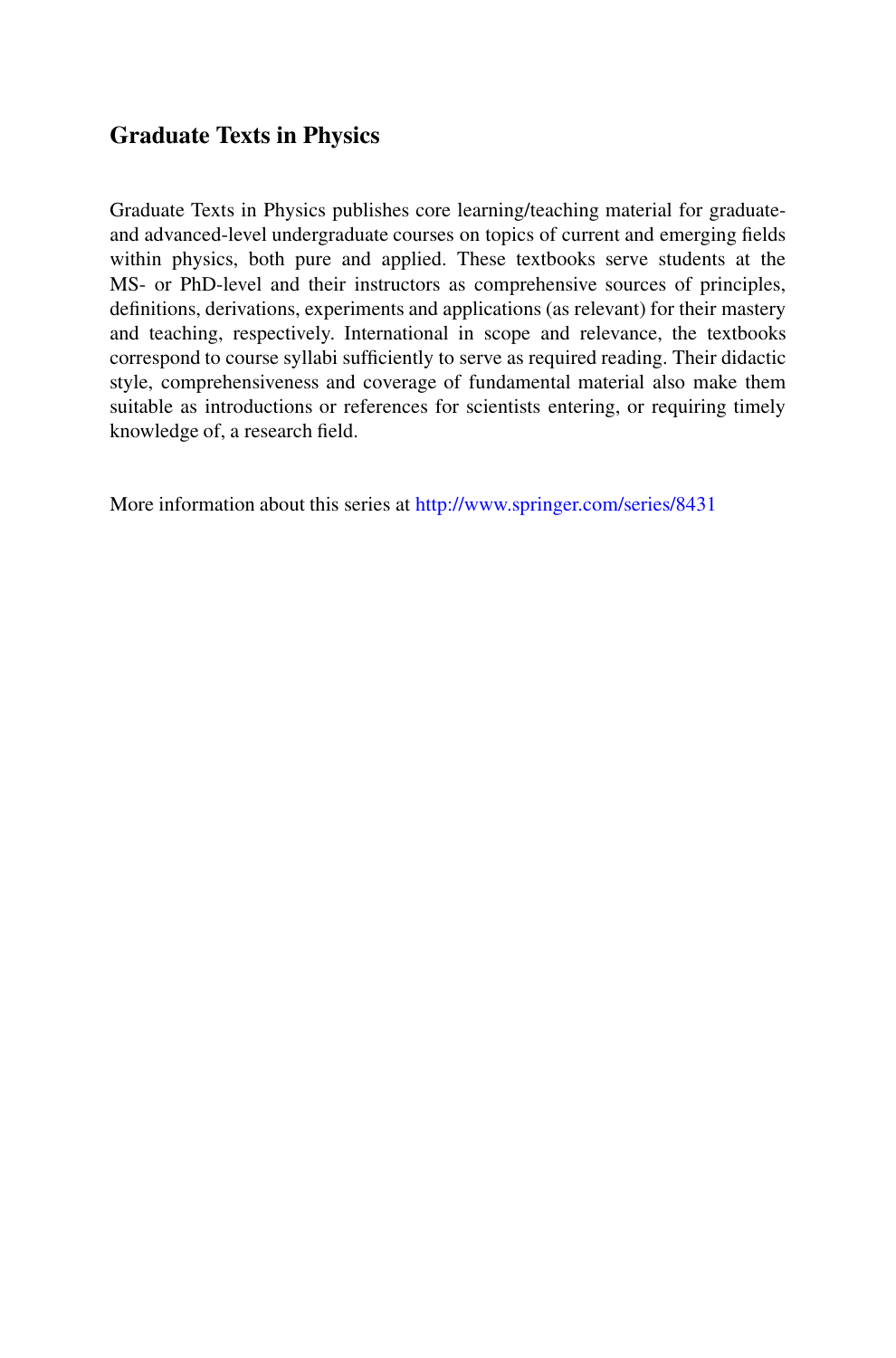Timm Krüger • Halim Kusumaatmaja • Alexandr Kuzmin • Orest Shardt • Goncalo Silva • Erlend Magnus Viggen

# The Lattice Boltzmann Method

Principles and Practice

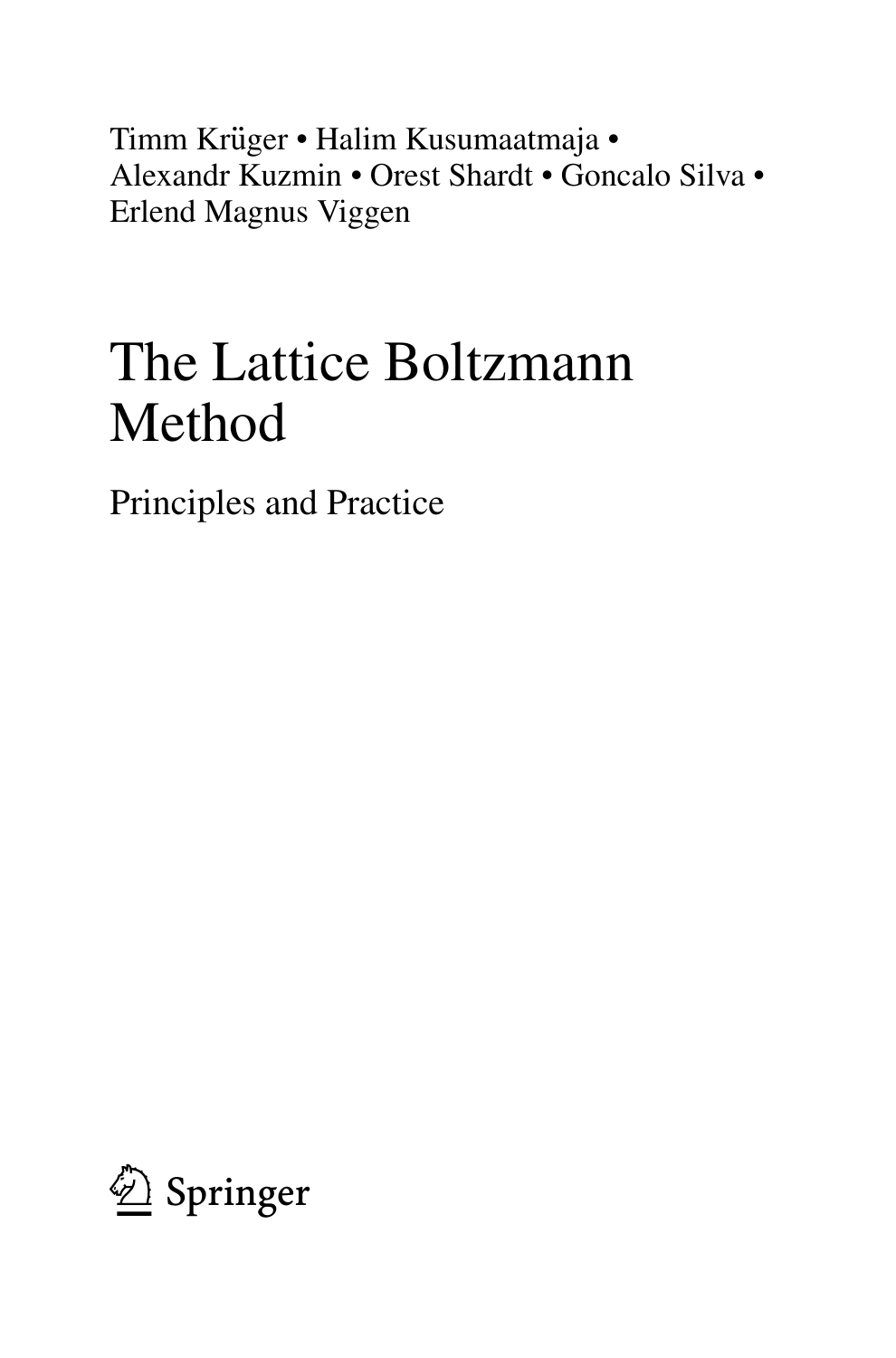Timm Krüger School of Engineering University of Edinburgh Edinburgh, United Kingdom

Alexandr Kuzmin Maya Heat Transfer Technologies Westmount, Québec, Canada

Goncalo Silva IDMEC/IST University of Lisbon Lisbon, Portugal

Halim Kusumaatmaja Department of Physics Durham University Durham, United Kingdom

Orest Shardt Department of Mechanical and Aerospace Engineering Princeton University Princeton, NJ, USA

Erlend Magnus Viggen Acoustics Research Centre SINTEF ICT Trondheim, Norway

ISSN 1868-4513 ISSN 1868-4521 (electronic) Graduate Texts in Physics DOI 10.1007/978-3-319-44649-3

ISBN 978-3-319-44647-9 ISBN 978-3-319-44649-3 (eBook)

Library of Congress Control Number: 2016956708

© Springer International Publishing Switzerland 2017

This work is subject to copyright. All rights are reserved by the Publisher, whether the whole or part of the material is concerned, specifically the rights of translation, reprinting, reuse of illustrations, recitation, broadcasting, reproduction on microfilms or in any other physical way, and transmission or information storage and retrieval, electronic adaptation, computer software, or by similar or dissimilar methodology now known or hereafter developed.

The use of general descriptive names, registered names, trademarks, service marks, etc. in this publication does not imply, even in the absence of a specific statement, that such names are exempt from the relevant protective laws and regulations and therefore free for general use.

The publisher, the authors and the editors are safe to assume that the advice and information in this book are believed to be true and accurate at the date of publication. Neither the publisher nor the authors or the editors give a warranty, express or implied, with respect to the material contained herein or for any errors or omissions that may have been made.

Printed on acid-free paper

This Springer imprint is published by Springer Nature The registered company is Springer International Publishing AG Switzerland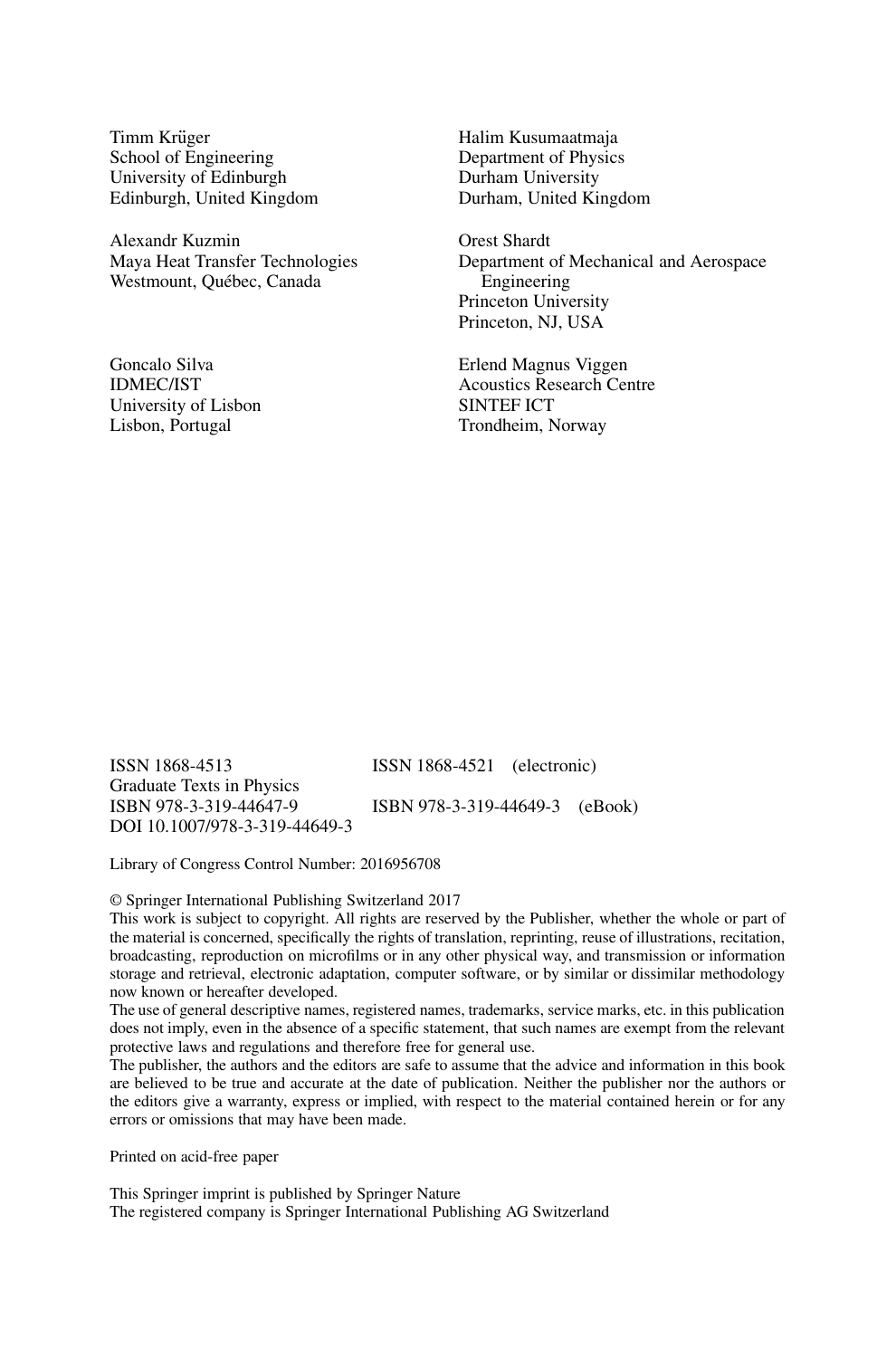# **Preface**

Interest in the lattice Boltzmann method has been steadily increasing since it grew out of lattice gas models in the late 1980s. While both of these methods simulate the flow of liquids and gases by imitating the basic behaviour of a gas molecules move forwards and are scattered as they collide with each other—the lattice Boltzmann method shed the major disadvantages of its predecessor while retaining its strengths. Furthermore, it gained a stronger theoretical grounding in the physical theory of gases. These days, researchers throughout the world are attracted to the lattice Boltzmann method for reasons such as its simplicity, its scalability on parallel computers, its extensibility, and the ease with which it can handle complex geometries.

We, the authors, are all young researchers who did our doctoral studies on the lattice Boltzmann method recently enough that we remember well how it was to learn about the method. We remember particularly well the aspects that were a little difficult to learn; some were not explained in the literature in as clear and straightforward a manner as they could have been, and some were not explained in sufficient detail. Some topics were not possible to find in a single place: as the lattice Boltzmann method is a young but rapidly growing field of research, most of the information on the method is spread across many, many articles that may follow different approaches and different conventions. Therefore, we have sought to write the book that the younger versions of ourselves would have loved to have had during our doctoral studies: an easily readable, practically oriented, theoretically solid, and thorough introduction to the lattice Boltzmann method.

As the title of this book says, we have attempted here to cover both the lattice Boltzmann method's *principles*, namely, its fundamental theory, and its *practice*, namely, how to apply it in practical simulations. We have made an effort to make the book as readable to beginners as possible: it does not expect much previous knowledge except university calculus, linear algebra, and basic physics, ensuring that it can be used by graduate students, PhD students, and researchers from a wide variety of scientific backgrounds. Of course, one textbook cannot cover everything, and for the lattice Boltzmann topics beyond the scope of this book, we refer to the literature.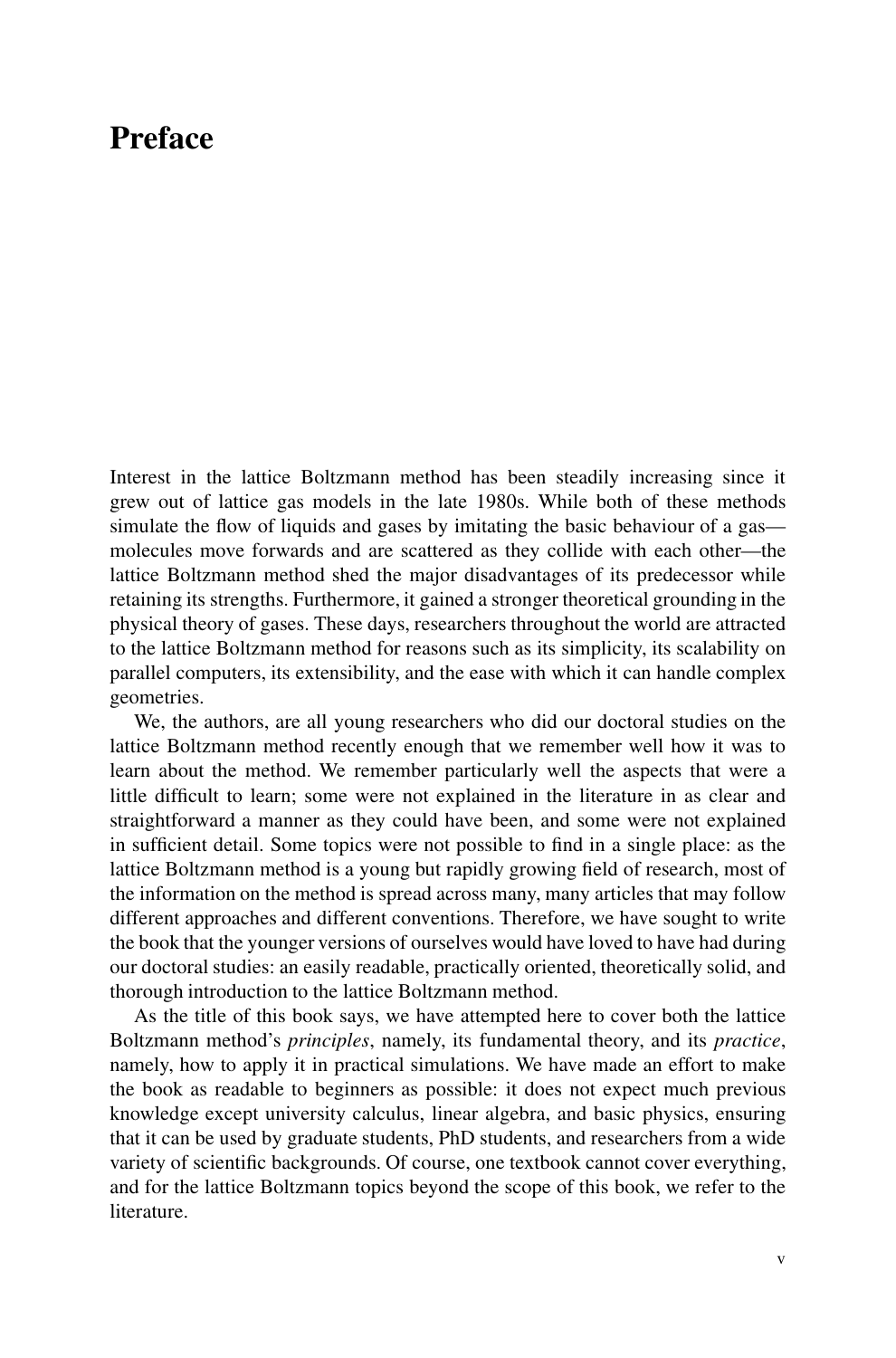The lattice Boltzmann method has become a vast research field in the past 25 years. We cannot possibly cover all important applications in this book. Examples of systems that are often simulated with the method but are not covered here in detail are turbulent flows, phase separation, flows in porous media, transonic and supersonic flows, non-Newtonian rheology, rarefied gas flows, micro- and nanofluidics, relativistic flows, magnetohydrodynamics, and electromagnetic wave propagation.

We believe that our book can teach you, the reader, the basics necessary to read and understand scientific articles on the lattice Boltzmann method, the ability to run practical and efficient lattice Boltzmann simulations, and the insights necessary to start contributing to research on the method.

#### **How to Read This Book**

Every textbook has its own style and idiosyncrasies, and we would like to make you aware of ours ahead of time.

The main text of this book is divided into four parts. First, Chaps. 1 and 2 provide background for the rest of the book. Second, Chaps. 3–7 cover the fundamentals of the lattice Boltzmann method for fluid flow simulations. Third, Chaps. 8–12 cover lattice Boltzmann extensions, improvements, and details. Fourth, Chap. 13 focuses on how the lattice Boltzmann method can be optimised and implemented efficiently on a variety of hardware platforms. Complete code examples accompany this book and can be found at [https://github.com/lbm-principles-practice.](https://github.com/lbm-principles-practice)

For those chapters where it is possible, we have concentrated the basic practical results of the chapter into an "in a nutshell" summary early in the chapter instead of giving a summary at the end. Together, the "in a nutshell" sections can be used as a crash course in the lattice Boltzmann method, allowing you to learn the basics necessary to get up and running with a basic LB code in very little time. Additionally, a special section before the first chapter answers questions frequently asked by beginners learning the lattice Boltzmann method.

Our book extensively uses index notation for vectors (e.g.  $u_{\alpha}$ ) and tensors (e.g.  $\sigma_{\alpha\beta}$ ), where a Greek index represents any Cartesian coordinate  $(x, y, \text{ or } z)$  and repetition of a Greek index in a term implies summation of that term for all possible values of that index. For readers with little background in fluid or solid mechanics, this notation is fully explained, with examples, in Appendix A.1.

The most important paragraphs in each chapter are highlighted, with a few keywords in bold. The purpose of this is twofold. First, it makes it easier to know which results are the most important. Second, it allows readers to quickly and easily pick out the most central concepts and results when skimming through a chapter by reading the highlighted paragraphs in more detail.

Instead of gathering exercises at the end of each chapter, we have integrated them throughout the text. This allows you to occasionally test your understanding as you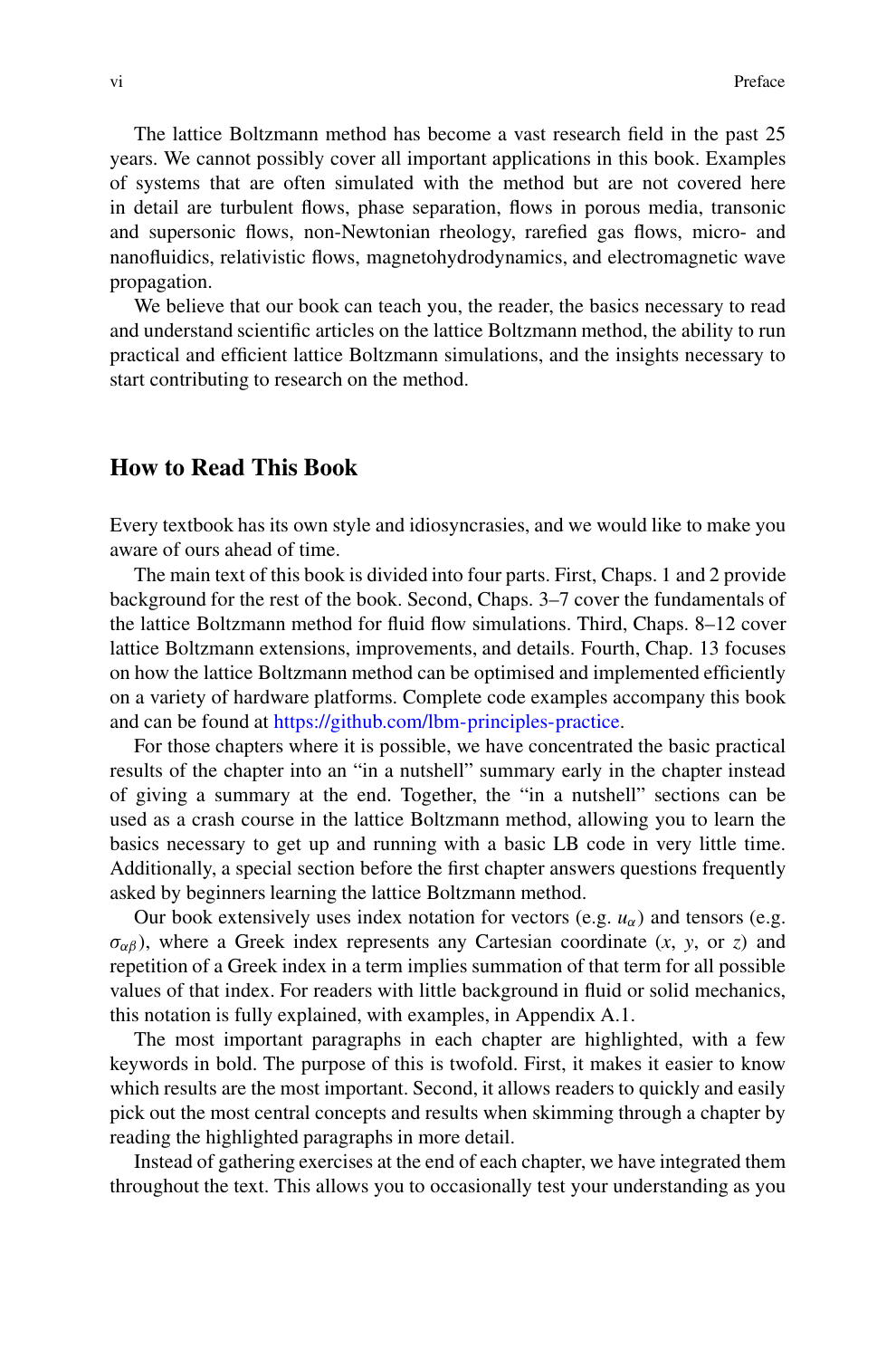read through the book and allows us to quite literally leave certain proofs as "an exercise to the reader".

#### **Acknowledgements**

We are grateful to a number of people for their help, big and small, throughout the process of writing this book.

We are indebted to a number of colleagues who have helped us to improve this book by reading and commenting on early versions of some of our chapters. These are Emmanouil Falagkaris, Jonas Latt, Eric Lorenz, Daniel Lycett-Brown, Arunn Sathasivam, Ulf Schiller, Andrey Ricardo da Silva, and Charles Zhou.

For various forms of help, including advice, support, discussions, and encouragement, we are grateful to Santosh Ansumali, Miguel Bernabeu, Matthew Blow, Paul Dellar, Alex Dupuis, Alejandro Garcia, Irina Ginzburg, Jens Harting, Oliver Henrich, Ilya Karlin, Ulf Kristiansen, Tony Ladd, Taehun Lee, Li-Shi Luo, Miller Mendoza, Rupert Nash, Chris Pooley, Tim Reis, Mauro Sbragaglia, Ciro Semprebon, Sauro Succi, Muhammad Subkhi Sadullah, and Alexander Wagner.

On a personal level, Alex wants to thank his family which allowed him to spend some family time on writing this book. Erlend wants to thank Joris Verschaeve for helping him get started with the LBM and his friends and family who worried about how much time he was spending on this book; it all worked out in the end. Halim wants to thank his family for the continuous and unwavering support and Julia Yeomans for introducing him to the wonder of the LBM. Goncalo thanks his family for their unlimited support, Alberto Gambaruto for introducing him to the LBM, and Viriato Semiao for the chance to start working in the field; special thanks to Irina Ginzburg for the opportunity to work with her and the countless discussions and teachings. Orest thanks his family, friends, and colleagues for their valuable support during his doctoral and postdoctoral studies. Timm thanks Aline for her understanding and support and Fathollah Varnik for introducing him to the LBM.

Finally, we would like to thank our editor Angela Lahee for her support and patience.

Edinburgh, UK Timm Krüger Durham, UK Halim Kusumaatmaja Brossard, QC, Canada Alexandr Kuzmin Princeton, NJ, USA Orest Shardt Lisbon, Portugal Goncalo Silva Trondheim, Norway Erlend Magnus Viggen

The authors can be contacted at authors@lbmbook.com.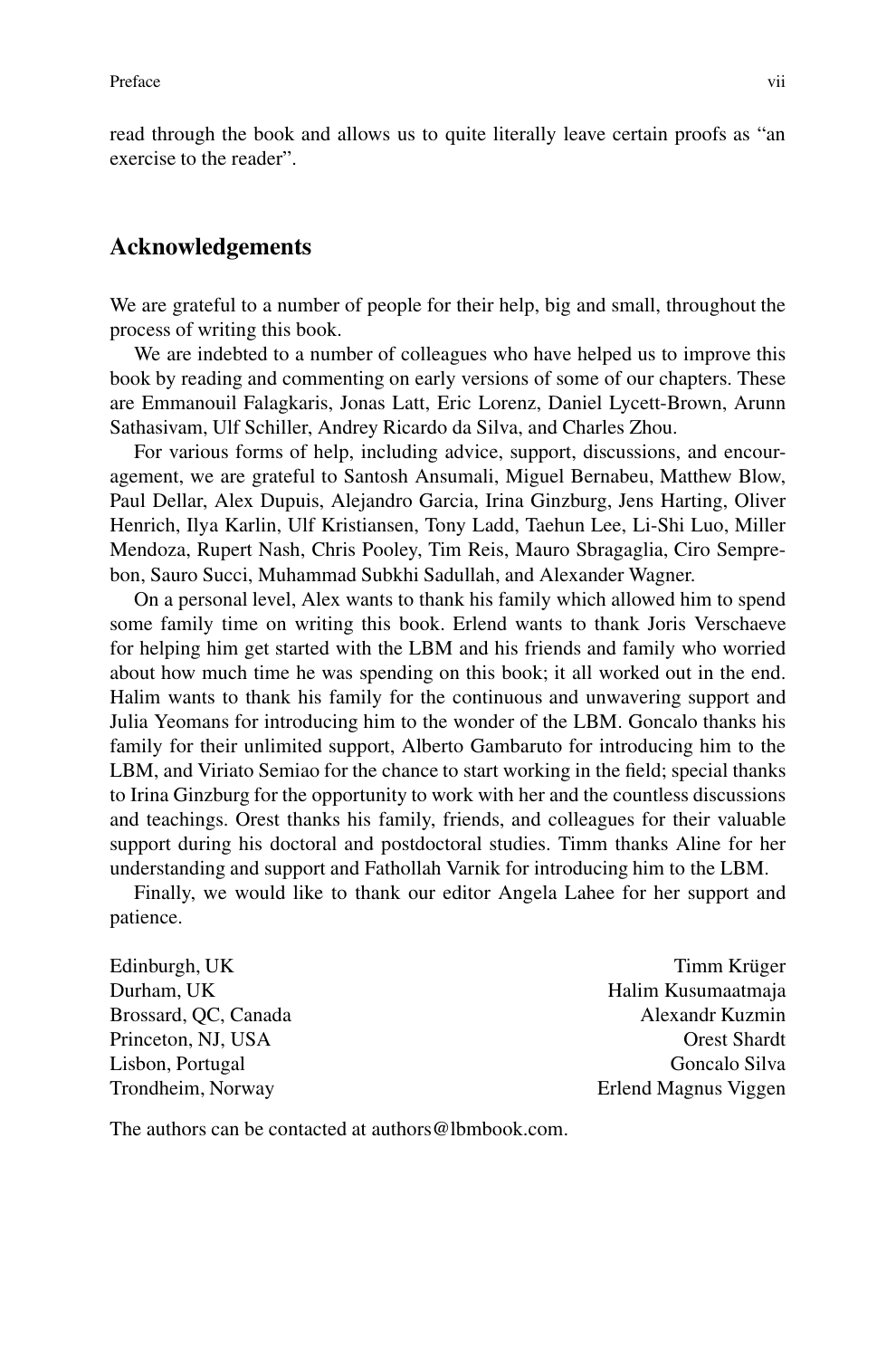# **Contents**

#### **Part I Background**

| 1            |     |       |                                                   | 3              |  |
|--------------|-----|-------|---------------------------------------------------|----------------|--|
|              | 1.1 |       |                                                   | 3              |  |
|              |     | 1.1.1 |                                                   | $\overline{4}$ |  |
|              |     | 1.1.2 |                                                   | 5              |  |
|              |     | 1.1.3 |                                                   | 8              |  |
|              | 1.2 |       |                                                   | 11             |  |
|              | 1.3 |       |                                                   | 15             |  |
|              |     | 1.3.1 |                                                   | 15             |  |
|              |     | 1.3.2 | The Distribution Function and Its Moments         | 16             |  |
|              |     | 1.3.3 | The Equilibrium Distribution Function             | 19             |  |
|              |     | 1.3.4 | The Boltzmann Equation and the Collision Operator | 21             |  |
|              |     | 1.3.5 | Macroscopic Conservation Equations                | 23             |  |
|              |     | 1.3.6 |                                                   | 27             |  |
|              |     |       |                                                   | 29             |  |
| $\mathbf{2}$ |     |       |                                                   |                |  |
|              | 2.1 |       |                                                   | 32             |  |
|              |     | 2.1.1 |                                                   | 34             |  |
|              |     | 2.1.2 |                                                   | 38             |  |
|              |     | 2.1.3 |                                                   | 41             |  |
|              | 2.2 |       |                                                   | 42             |  |
|              |     | 2.2.1 |                                                   | 42             |  |
|              |     | 2.2.2 |                                                   | 43             |  |
|              |     | 2.2.3 |                                                   | 47             |  |
|              |     | 2.2.4 | Multi-particle Collision Dynamics                 | 48             |  |
|              |     | 2.2.5 |                                                   | 51             |  |
|              |     | 2.2.6 | Smoothed-Particle Hydrodynamics                   | 52             |  |
|              | 2.3 |       |                                                   | 53             |  |
|              | 2.4 |       |                                                   | 54             |  |
|              |     |       |                                                   | 56             |  |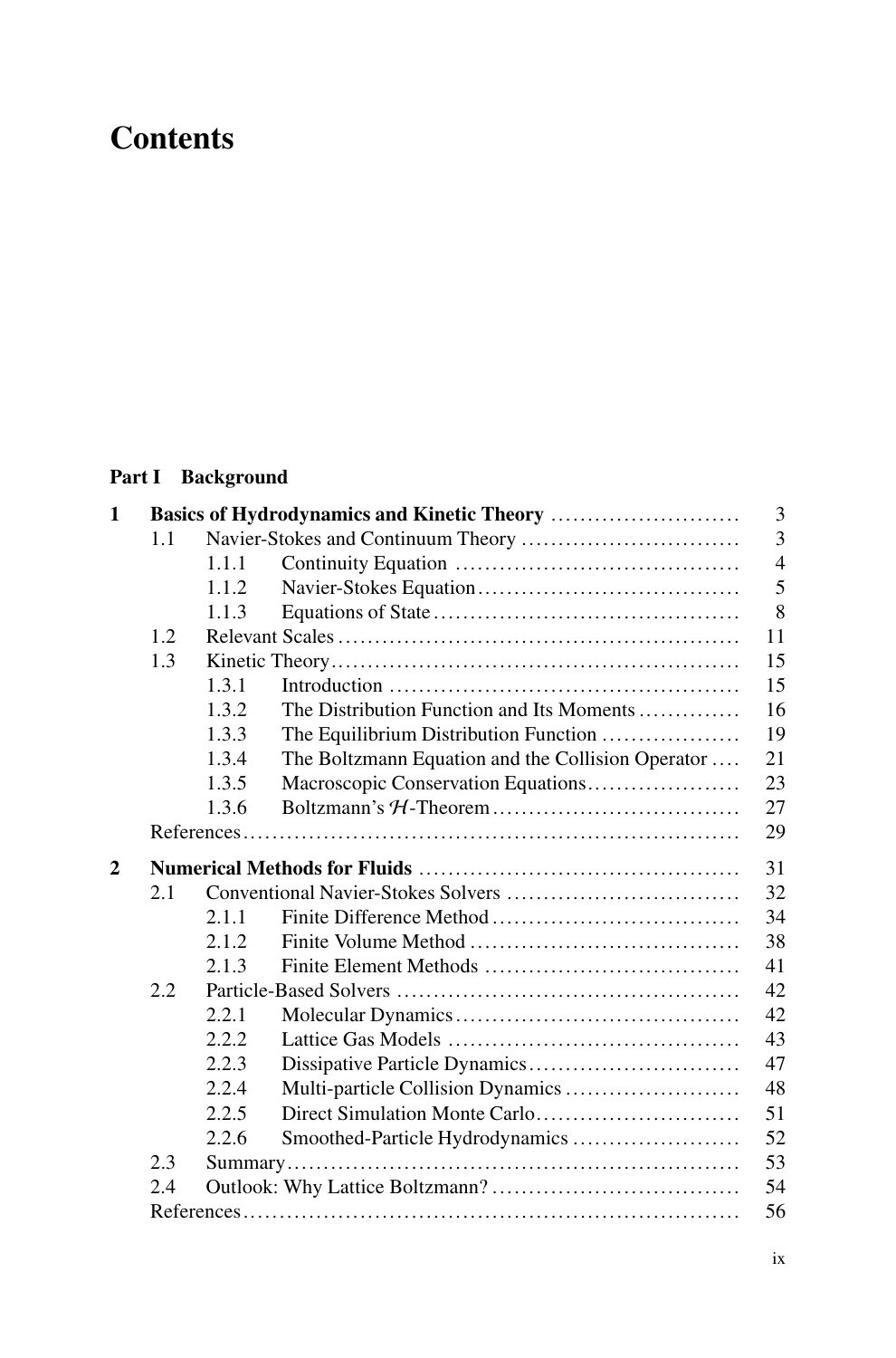| Part II |     |       | <b>Lattice Boltzmann Fundamentals</b>                |     |
|---------|-----|-------|------------------------------------------------------|-----|
| 3       |     |       |                                                      | 61  |
|         | 3.1 |       |                                                      | 61  |
|         | 3.2 |       | The Lattice Boltzmann Equation in a Nutshell         | 62  |
|         |     | 3.2.1 |                                                      | 63  |
|         |     | 3.2.2 | The Time Step: Collision and Streaming               | 65  |
|         | 3.3 |       | Implementation of the Lattice Boltzmann Method       |     |
|         |     |       |                                                      | 66  |
|         |     | 3.3.1 |                                                      | 67  |
|         |     | 3.3.2 |                                                      | 67  |
|         |     | 3.3.3 | Notes on Memory Layout and Coding Hints              | 68  |
|         | 3.4 |       |                                                      | 70  |
|         |     | 3.4.1 |                                                      | 71  |
|         |     | 3.4.2 |                                                      | 73  |
|         |     | 3.4.3 |                                                      | 74  |
|         |     | 3.4.4 | Hermite Series Expansion of the Equilibrium          |     |
|         |     |       |                                                      | 77  |
|         |     | 3.4.5 | Discretisation of the Equilibrium                    |     |
|         |     |       |                                                      | 80  |
|         |     | 3.4.6 | Discretisation of the Particle Distribution Function | 82  |
|         |     | 3.4.7 |                                                      | 84  |
|         | 3.5 |       |                                                      | 94  |
|         |     | 3.5.1 |                                                      | 94  |
|         |     | 3.5.2 | First- and Second-Order Discretisation               | 96  |
|         |     | 3.5.3 |                                                      | 98  |
|         |     | 3.5.4 |                                                      | 101 |
|         |     |       |                                                      | 103 |
| 4       |     |       |                                                      | 105 |
|         | 4.1 |       |                                                      | 106 |
|         |     | 4.1.1 |                                                      | 106 |
|         |     | 4.1.2 | Taylor Expansion, Perturbation, and Separation       | 108 |
|         |     | 4.1.3 |                                                      | 109 |
|         |     | 4.1.4 |                                                      | 111 |
|         | 4.2 |       |                                                      | 113 |
|         |     | 4.2.1 | Dependence of Velocity Moments                       | 113 |
|         |     | 4.2.2 |                                                      | 114 |
|         |     | 4.2.3 | Chapman-Enskog Analysis for Steady Flow              | 116 |
|         |     | 4.2.4 | The Explicit Distribution Perturbation               | 118 |
|         |     | 4.2.5 | Alternative Multi-scale Methods                      | 119 |
|         | 4.3 |       |                                                      | 120 |
|         |     | 4.3.1 |                                                      | 121 |
|         |     | 4.3.2 |                                                      | 123 |
|         |     | 4.3.3 |                                                      | 124 |
|         |     | 4.3.4 |                                                      | 126 |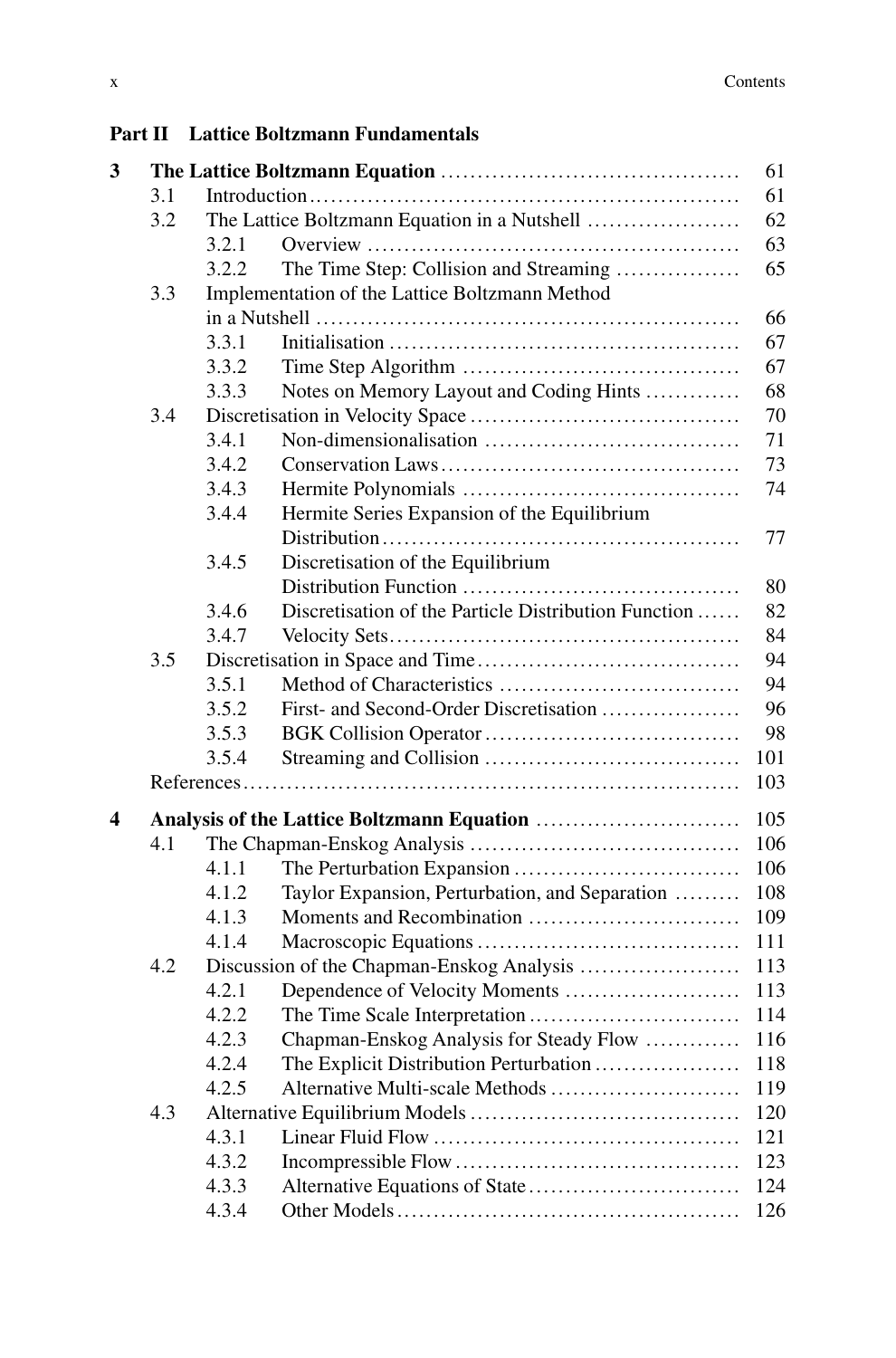#### Contents xi

|   | 4.4 |       |                                                      | 127 |
|---|-----|-------|------------------------------------------------------|-----|
|   |     | 4.4.1 |                                                      | 128 |
|   |     | 4.4.2 |                                                      | 130 |
|   |     | 4.4.3 | Stability for Advanced Collision Operators           | 133 |
|   |     | 4.4.4 |                                                      | 134 |
|   | 4.5 |       |                                                      | 136 |
|   |     | 4.5.1 |                                                      | 136 |
|   |     | 4.5.2 |                                                      | 138 |
|   |     | 4.5.3 |                                                      | 139 |
|   |     | 4.5.4 |                                                      | 143 |
|   |     | 4.5.5 |                                                      | 145 |
|   |     | 4.5.6 |                                                      | 146 |
|   | 4.6 |       |                                                      | 149 |
|   |     |       |                                                      | 150 |
|   |     |       |                                                      |     |
| 5 |     |       |                                                      | 153 |
|   | 5.1 |       | Boundary and Initial Conditions in LBM in a Nutshell | 154 |
|   |     | 5.1.1 |                                                      | 155 |
|   |     | 5.1.2 |                                                      | 156 |
|   | 5.2 |       |                                                      | 157 |
|   |     | 5.2.1 | Concepts in Continuum Fluid Dynamics                 | 157 |
|   |     | 5.2.2 | Initial Conditions in Discrete Numerical Methods     | 159 |
|   |     | 5.2.3 | Boundary Conditions in Discrete Numerical Methods    | 159 |
|   |     | 5.2.4 | Boundary Conditions for LBM: Introductory            |     |
|   |     |       |                                                      | 164 |
|   | 5.3 |       |                                                      | 170 |
|   |     | 5.3.1 |                                                      | 170 |
|   |     | 5.3.2 | Periodic Boundary Conditions with Pressure           |     |
|   |     |       |                                                      | 173 |
|   |     | 5.3.3 | Solid Boundaries: Bounce-Back Approach               | 175 |
|   |     | 5.3.4 | Solid Boundaries: Wet-Node Approach                  | 189 |
|   |     | 5.3.5 |                                                      | 199 |
|   |     | 5.3.6 |                                                      | 201 |
|   |     | 5.3.7 | Symmetry and Free-Slip Boundaries                    | 206 |
|   | 5.4 |       |                                                      | 208 |
|   |     | 5.4.1 | The Chapman-Enskog Analysis for Boundary             |     |
|   |     |       |                                                      | 208 |
|   |     | 5.4.2 | Mass Conservation at Solid Boundaries                | 212 |
|   |     | 5.4.3 | Momentum Exchange at Solid Boundaries                | 214 |
|   |     | 5.4.4 |                                                      | 218 |
|   |     |       |                                                      | 220 |
|   | 5.5 |       |                                                      |     |
|   |     | 5.5.1 | Steady and Unsteady Situations                       | 221 |
|   |     | 5.5.2 | Initial Conditions in LB Simulations                 | 221 |
|   |     | 5.5.3 | Example: Decaying Taylor-Green Vortex Flow           | 226 |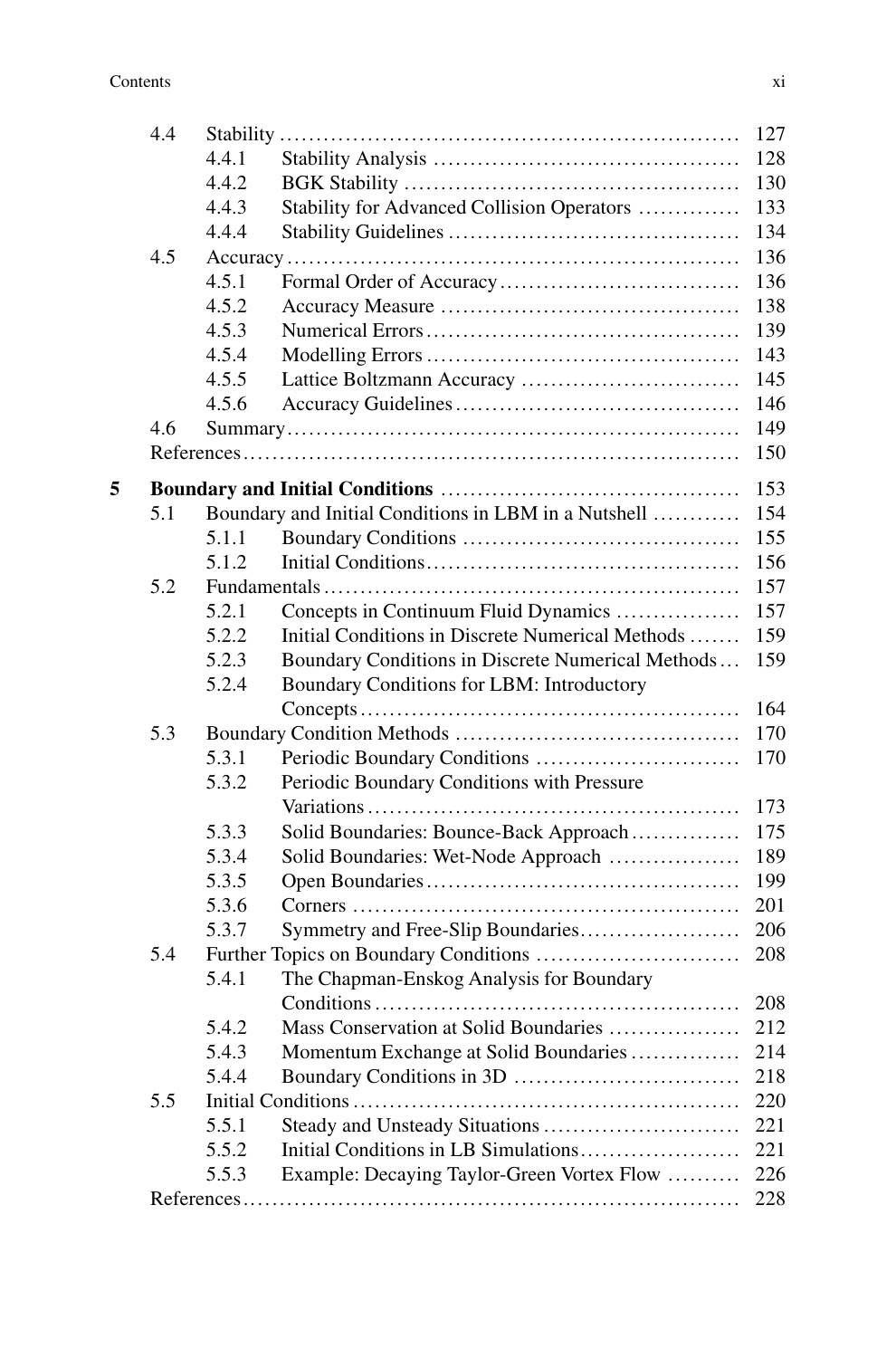| 6.1<br>6.2<br>6.3<br>6.3.1<br>6.3.2<br>6.4<br>6.4.1<br>6.4.2<br>Chapman-Enskog and Error Analysis in the Presence<br>6.5<br>6.5.1<br>6.5.2<br>6.6<br>Boundary and Initial Conditions with Forces<br>6.6.1<br>6.6.2<br>6.7<br>6.7.1<br>6.7.2<br>6.7.3<br>6.7.4<br>Constant Force and Pressure Gradient<br>6.7.5<br>Linear Force and Pressure Gradient<br>6.7.6<br>Non-dimensionalisation and Choice of Simulation Parameters<br>7<br>7.1<br>7.1.1<br>7.1.2<br>Law of Similarity and Derived Conversion Factors<br>7.2<br>7.2.1<br>7.2.2<br>7.2.3<br>Strategies for Parameter Selection<br>7.3<br>7.3.1<br>7.3.2<br>7.3.3<br>7.3.4<br>7.3.5<br>7.4 | 6 |  |                                            | 231 |
|--------------------------------------------------------------------------------------------------------------------------------------------------------------------------------------------------------------------------------------------------------------------------------------------------------------------------------------------------------------------------------------------------------------------------------------------------------------------------------------------------------------------------------------------------------------------------------------------------------------------------------------------------|---|--|--------------------------------------------|-----|
|                                                                                                                                                                                                                                                                                                                                                                                                                                                                                                                                                                                                                                                  |   |  |                                            | 232 |
|                                                                                                                                                                                                                                                                                                                                                                                                                                                                                                                                                                                                                                                  |   |  |                                            | 233 |
|                                                                                                                                                                                                                                                                                                                                                                                                                                                                                                                                                                                                                                                  |   |  |                                            | 234 |
|                                                                                                                                                                                                                                                                                                                                                                                                                                                                                                                                                                                                                                                  |   |  |                                            | 234 |
|                                                                                                                                                                                                                                                                                                                                                                                                                                                                                                                                                                                                                                                  |   |  |                                            | 237 |
|                                                                                                                                                                                                                                                                                                                                                                                                                                                                                                                                                                                                                                                  |   |  |                                            | 240 |
|                                                                                                                                                                                                                                                                                                                                                                                                                                                                                                                                                                                                                                                  |   |  |                                            | 240 |
|                                                                                                                                                                                                                                                                                                                                                                                                                                                                                                                                                                                                                                                  |   |  |                                            | 241 |
|                                                                                                                                                                                                                                                                                                                                                                                                                                                                                                                                                                                                                                                  |   |  |                                            |     |
|                                                                                                                                                                                                                                                                                                                                                                                                                                                                                                                                                                                                                                                  |   |  |                                            | 244 |
|                                                                                                                                                                                                                                                                                                                                                                                                                                                                                                                                                                                                                                                  |   |  | Chapman-Enskog Analysis with Forces        | 244 |
|                                                                                                                                                                                                                                                                                                                                                                                                                                                                                                                                                                                                                                                  |   |  | Errors Caused by an Incorrect Force Model  | 247 |
|                                                                                                                                                                                                                                                                                                                                                                                                                                                                                                                                                                                                                                                  |   |  |                                            | 249 |
|                                                                                                                                                                                                                                                                                                                                                                                                                                                                                                                                                                                                                                                  |   |  |                                            | 249 |
|                                                                                                                                                                                                                                                                                                                                                                                                                                                                                                                                                                                                                                                  |   |  |                                            | 249 |
|                                                                                                                                                                                                                                                                                                                                                                                                                                                                                                                                                                                                                                                  |   |  |                                            | 254 |
|                                                                                                                                                                                                                                                                                                                                                                                                                                                                                                                                                                                                                                                  |   |  |                                            | 254 |
|                                                                                                                                                                                                                                                                                                                                                                                                                                                                                                                                                                                                                                                  |   |  |                                            | 255 |
|                                                                                                                                                                                                                                                                                                                                                                                                                                                                                                                                                                                                                                                  |   |  |                                            | 255 |
|                                                                                                                                                                                                                                                                                                                                                                                                                                                                                                                                                                                                                                                  |   |  |                                            | 256 |
|                                                                                                                                                                                                                                                                                                                                                                                                                                                                                                                                                                                                                                                  |   |  |                                            | 257 |
|                                                                                                                                                                                                                                                                                                                                                                                                                                                                                                                                                                                                                                                  |   |  |                                            | 259 |
|                                                                                                                                                                                                                                                                                                                                                                                                                                                                                                                                                                                                                                                  |   |  |                                            | 262 |
|                                                                                                                                                                                                                                                                                                                                                                                                                                                                                                                                                                                                                                                  |   |  |                                            | 265 |
|                                                                                                                                                                                                                                                                                                                                                                                                                                                                                                                                                                                                                                                  |   |  |                                            | 265 |
|                                                                                                                                                                                                                                                                                                                                                                                                                                                                                                                                                                                                                                                  |   |  |                                            | 266 |
|                                                                                                                                                                                                                                                                                                                                                                                                                                                                                                                                                                                                                                                  |   |  |                                            | 268 |
|                                                                                                                                                                                                                                                                                                                                                                                                                                                                                                                                                                                                                                                  |   |  |                                            | 271 |
|                                                                                                                                                                                                                                                                                                                                                                                                                                                                                                                                                                                                                                                  |   |  | Parameters in the Lattice Boltzmann Method | 271 |
|                                                                                                                                                                                                                                                                                                                                                                                                                                                                                                                                                                                                                                                  |   |  |                                            | 275 |
|                                                                                                                                                                                                                                                                                                                                                                                                                                                                                                                                                                                                                                                  |   |  |                                            | 278 |
|                                                                                                                                                                                                                                                                                                                                                                                                                                                                                                                                                                                                                                                  |   |  |                                            | 282 |
|                                                                                                                                                                                                                                                                                                                                                                                                                                                                                                                                                                                                                                                  |   |  |                                            | 283 |
|                                                                                                                                                                                                                                                                                                                                                                                                                                                                                                                                                                                                                                                  |   |  |                                            | 285 |
|                                                                                                                                                                                                                                                                                                                                                                                                                                                                                                                                                                                                                                                  |   |  |                                            | 285 |
|                                                                                                                                                                                                                                                                                                                                                                                                                                                                                                                                                                                                                                                  |   |  |                                            | 287 |
|                                                                                                                                                                                                                                                                                                                                                                                                                                                                                                                                                                                                                                                  |   |  |                                            | 290 |
|                                                                                                                                                                                                                                                                                                                                                                                                                                                                                                                                                                                                                                                  |   |  |                                            | 293 |
|                                                                                                                                                                                                                                                                                                                                                                                                                                                                                                                                                                                                                                                  |   |  |                                            | 294 |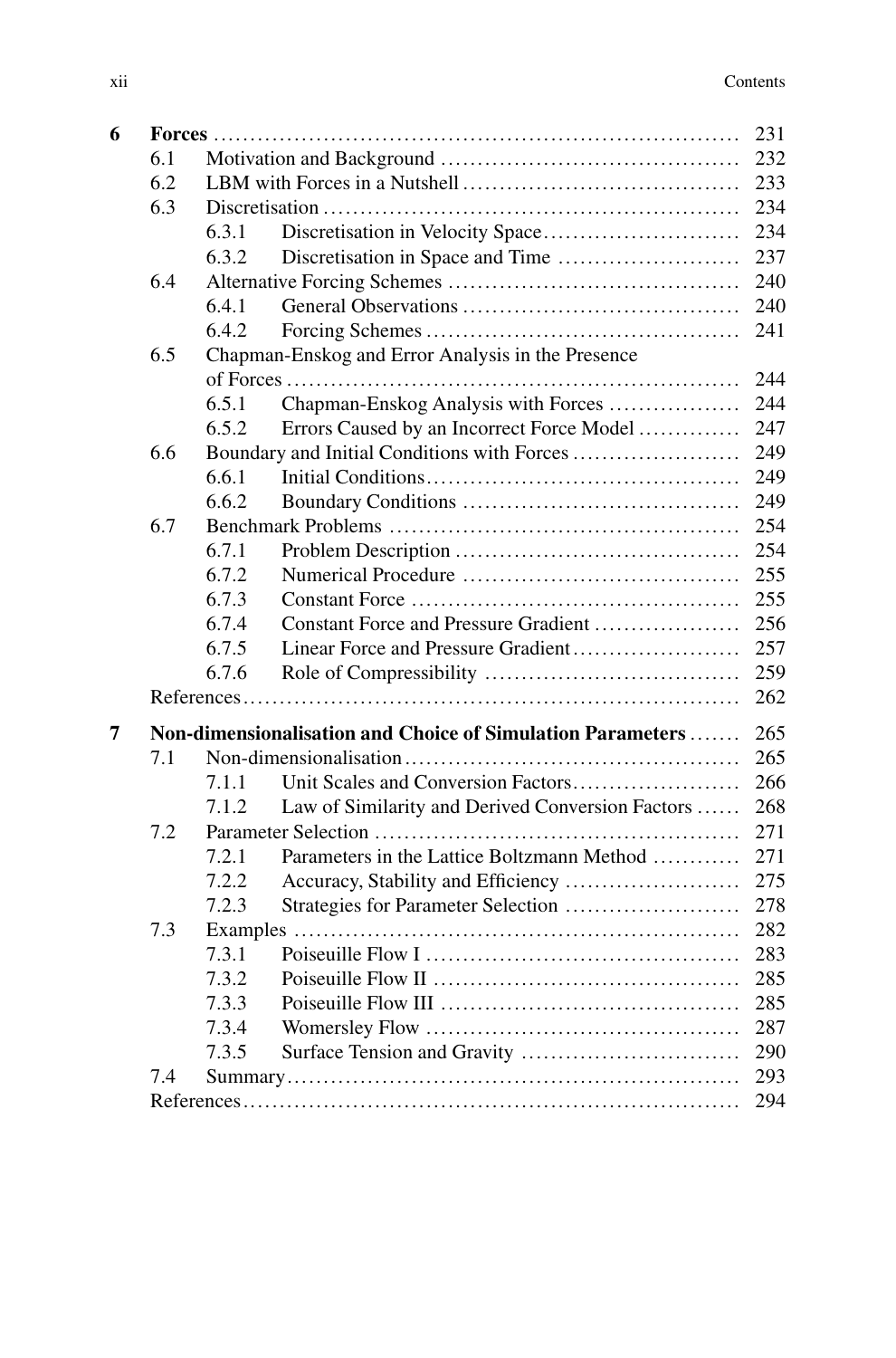| Part III |     | Lattice Boltzmann Extensions, Improvements,<br>and Details |                                                     |     |  |  |
|----------|-----|------------------------------------------------------------|-----------------------------------------------------|-----|--|--|
| 8        |     |                                                            | Lattice Boltzmann for Advection-Diffusion Problems  | 297 |  |  |
|          | 8.1 |                                                            | Lattice Boltzmann Advection-Diffusion in a Nutshell | 297 |  |  |
|          | 8.2 |                                                            |                                                     | 299 |  |  |
|          | 8.3 |                                                            |                                                     | 302 |  |  |
|          |     | 8.3.1                                                      | Similarities of Advection-Diffusion                 |     |  |  |
|          |     |                                                            |                                                     | 302 |  |  |
|          |     | 8.3.2                                                      |                                                     | 303 |  |  |
|          |     | 8.3.3                                                      |                                                     | 306 |  |  |
|          |     | 8.3.4                                                      |                                                     | 306 |  |  |
|          |     | 8.3.5                                                      |                                                     | 309 |  |  |
|          | 8.4 |                                                            |                                                     | 311 |  |  |
|          |     | 8.4.1                                                      | Boussinesq Approximation and                        |     |  |  |
|          |     |                                                            |                                                     | 311 |  |  |
|          |     | 8.4.2                                                      | Non-dimensionalisation of the Temperature Field     | 313 |  |  |
|          |     | 8.4.3                                                      | LBM for Thermal Flows with Energy Conservation      | 314 |  |  |
|          |     | 8.4.4                                                      | LBM for Thermal Flows Without Energy                |     |  |  |
|          |     |                                                            |                                                     | 316 |  |  |
|          | 8.5 |                                                            |                                                     | 317 |  |  |
|          |     | 8.5.1                                                      |                                                     | 317 |  |  |
|          |     | 8.5.2                                                      |                                                     | 318 |  |  |
|          |     | 8.5.3                                                      | Neumann Boundary Conditions                         | 320 |  |  |
|          | 8.6 |                                                            |                                                     | 321 |  |  |
|          |     | 8.6.1                                                      | Advection-Diffusion of a Gaussian Hill              | 322 |  |  |
|          |     | 8.6.2                                                      | Diffusion from Cylinder Without Flow                | 324 |  |  |
|          |     | 8.6.3                                                      | Diffusion from Plate in Uniform Flow                | 324 |  |  |
|          |     | 8.6.4                                                      |                                                     | 326 |  |  |
|          |     |                                                            |                                                     | 328 |  |  |
| 9        |     |                                                            |                                                     | 331 |  |  |
|          | 9.1 |                                                            |                                                     | 332 |  |  |
|          |     | 9.1.1                                                      | Liquid-Gas Coexistence and Maxwell Area             |     |  |  |
|          |     |                                                            |                                                     | 334 |  |  |
|          |     | 9.1.2                                                      |                                                     | 336 |  |  |
|          |     | 9.1.3                                                      |                                                     | 339 |  |  |
|          |     | 9.1.4                                                      | Surface Tension and Young-Laplace Test              | 341 |  |  |
|          | 9.2 |                                                            |                                                     | 343 |  |  |
|          |     | 9.2.1                                                      |                                                     | 344 |  |  |
|          |     | 9.2.2                                                      |                                                     | 359 |  |  |
|          | 9.3 |                                                            |                                                     | 367 |  |  |
|          |     | 9.3.1                                                      |                                                     | 368 |  |  |
|          |     | 9.3.2                                                      | Multiphase Model for Single Component               | 371 |  |  |
|          |     | 9.3.3                                                      | Multicomponent Method Without Phase Change          | 380 |  |  |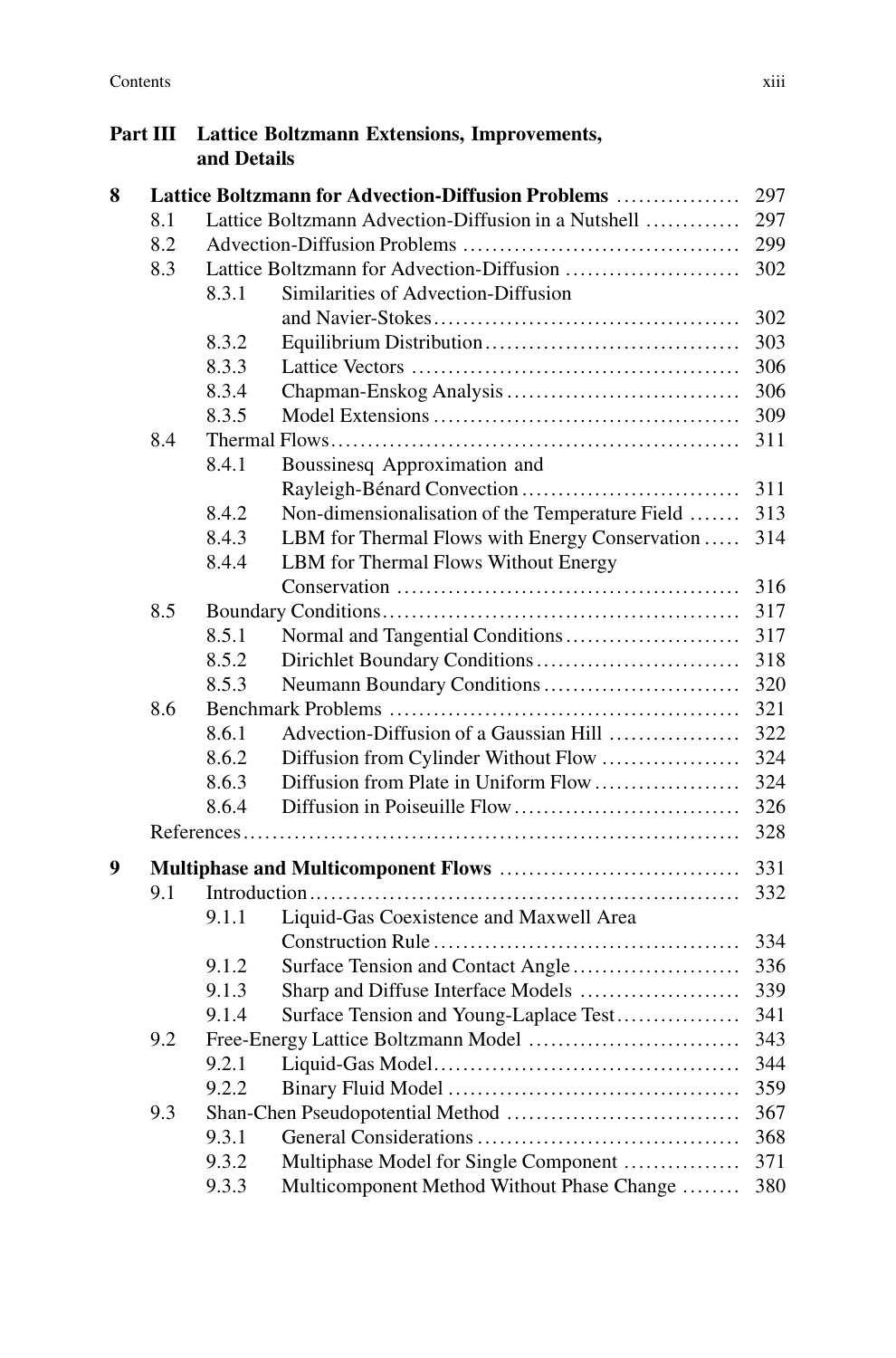|    | 9.4  |        |                                                           | 386 |
|----|------|--------|-----------------------------------------------------------|-----|
|    |      | 9.4.1  | Spurious Currents and Multirange Forces                   | 387 |
|    |      | 9.4.2  | Equation of State and Liquid-Gas Density Ratio            | 390 |
|    |      | 9.4.3  |                                                           | 392 |
|    |      | 9.4.4  | Viscosity Ratio and Collision Operator                    | 393 |
|    |      | 9.4.5  | What Else Can Be Done with These Models?                  | 393 |
|    | 9.5  |        |                                                           | 394 |
|    |      | 9.5.1  |                                                           | 394 |
|    |      | 9.5.2  |                                                           | 398 |
|    |      |        |                                                           | 401 |
| 10 |      |        |                                                           | 407 |
|    | 10.1 |        |                                                           | 407 |
|    | 10.2 |        |                                                           | 410 |
|    | 10.3 |        |                                                           | 413 |
|    | 10.4 |        |                                                           | 416 |
|    |      | 10.4.1 |                                                           | 416 |
|    |      | 10.4.2 |                                                           | 419 |
|    |      | 10.4.3 |                                                           | 422 |
|    | 10.5 |        |                                                           | 423 |
|    | 10.6 |        |                                                           | 424 |
|    |      | 10.6.1 |                                                           | 425 |
|    |      | 10.6.2 |                                                           | 426 |
|    | 10.7 |        | Overview: Choice of Collision Models and Relaxation Rates | 428 |
|    |      | 10.7.1 |                                                           | 428 |
|    |      | 10.7.2 |                                                           | 428 |
|    |      | 10.7.3 |                                                           | 429 |
|    |      |        |                                                           | 430 |
| 11 |      |        | Boundary Conditions for Fluid-Structure Interaction       | 433 |
|    | 11.1 |        |                                                           | 433 |
|    | 11.2 |        |                                                           | 435 |
|    |      | 11.2.1 | Simple Bounce-Back and Staircase Approximation            | 436 |
|    |      | 11.2.2 |                                                           | 443 |
|    |      | 11.2.3 |                                                           | 447 |
|    |      | 11.2.4 | Destruction and Creation of Fluid Nodes                   | 451 |
|    |      | 11.2.5 |                                                           | 453 |
|    | 11.3 |        |                                                           | 455 |
|    |      |        |                                                           |     |
|    |      | 11.3.2 | Filippova-Hänel (FH) and Mei-Luo-Shyy                     |     |
|    |      |        |                                                           | 456 |
|    |      | 11.3.3 | Guo-Zheng-Shi (GZS) Method                                | 459 |
|    |      | 11.3.4 |                                                           | 461 |
|    | 11.4 |        |                                                           | 463 |
|    |      | 11.4.1 |                                                           | 464 |
|    |      | 11.4.2 |                                                           | 465 |
|    |      |        |                                                           |     |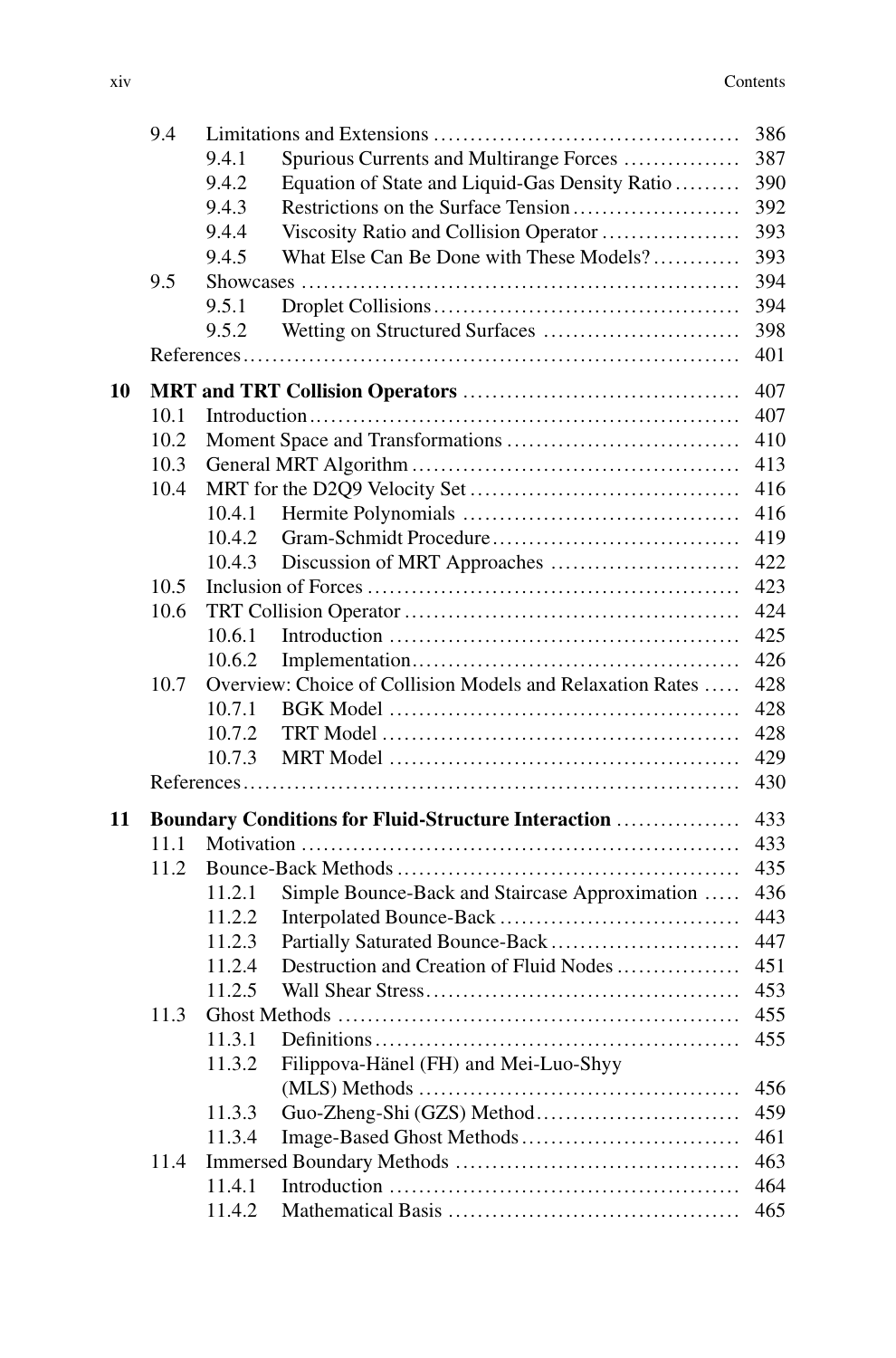#### Contents xv

|         |      | 11.4.3        | Explicit Feedback IBM for Rigid Boundaries               | 474 |
|---------|------|---------------|----------------------------------------------------------|-----|
|         |      | 11.4.4        | Direct-Forcing IB-LBM for Rigid Boundaries               | 478 |
|         |      | 11.4.5        | Explicit IBM for Deformable Boundaries                   | 483 |
|         |      | 11.4.6        | Additional Variants and Similar Boundary                 |     |
|         |      |               |                                                          | 485 |
|         | 11.5 |               |                                                          | 487 |
|         |      |               |                                                          | 489 |
| 12      |      |               |                                                          | 493 |
|         | 12.1 |               |                                                          | 494 |
|         |      | 12.1.1        |                                                          | 495 |
|         |      | 12.1.2        | The Complex-Valued Representation of Waves               | 497 |
|         |      | 12.1.3        | Simple One-Dimensional Solutions: Free and               |     |
|         |      |               |                                                          | 499 |
|         |      | 12.1.4        | Time-Harmonic Waves: The Helmholtz Equation              | 501 |
|         |      | 12.1.5        | Other Attenuation and Absorption Mechanisms              | 502 |
|         |      | 12.1.6        | Simple Multidimensional Waves: The Green's               |     |
|         |      |               |                                                          | 503 |
|         | 12.2 |               |                                                          | 505 |
|         |      | 12.2.1        |                                                          | 507 |
|         |      | 12.2.2        |                                                          | 509 |
|         | 12.3 |               |                                                          | 512 |
|         |      | 12.3.1        |                                                          | 513 |
|         |      | 12.3.2        |                                                          | 514 |
|         |      | 12.3.3        | Point Source Monopoles in LB Simulations                 | 515 |
|         | 12.4 |               |                                                          | 519 |
|         |      | 12.4.1        |                                                          | 519 |
|         |      | 12.4.2        | Characteristic Boundary Conditions                       | 522 |
|         |      | 12.4.3        |                                                          | 526 |
|         | 12.5 |               |                                                          | 527 |
|         |      |               |                                                          | 528 |
|         |      |               |                                                          |     |
| Part IV |      |               | <b>Numerical Implementation of the Lattice Boltzmann</b> |     |
|         |      | <b>Method</b> |                                                          |     |
| 13      |      |               |                                                          | 533 |
|         | 13.1 |               |                                                          | 533 |
|         |      | 13.1.1        | Programming Languages and Development Tools              | 535 |
|         |      | 13.1.2        |                                                          | 538 |
|         |      | 13.1.3        |                                                          | 539 |
|         | 13.2 |               |                                                          | 539 |
|         |      | 13.2.1        |                                                          | 541 |
|         |      | 13.2.2        | Automatic Optimisation During Compilation                | 545 |
|         |      | 13.2.3        |                                                          | 551 |
|         |      | 13.2.4        |                                                          | 556 |
|         |      |               |                                                          |     |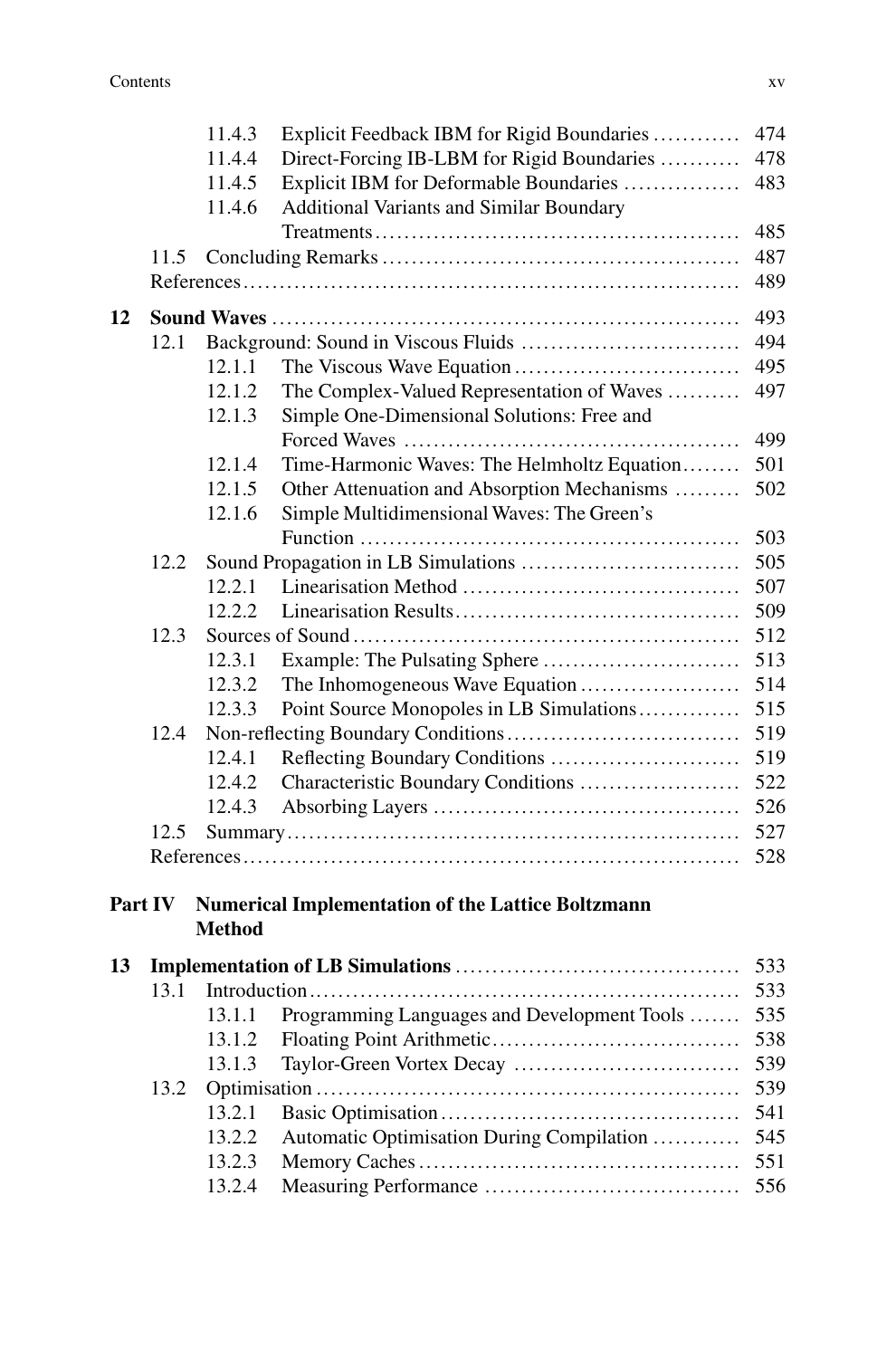| 13.3 |        |                                                        | 557 |
|------|--------|--------------------------------------------------------|-----|
|      | 13.3.1 |                                                        | 557 |
|      | 13.3.2 |                                                        | 565 |
|      | 13.3.3 |                                                        | 574 |
|      | 13.3.4 | LBM Algorithm Optimisations                            | 578 |
| 13.4 |        |                                                        | 578 |
|      | 13.4.1 |                                                        | 580 |
|      | 13.4.2 |                                                        | 593 |
|      | 13.4.3 | General Purpose Graphics Processing Units              | 620 |
| 13.5 |        |                                                        | 649 |
| 13.6 |        |                                                        | 649 |
|      |        |                                                        | 651 |
|      |        |                                                        |     |
|      |        |                                                        | 653 |
| A.1  |        |                                                        | 653 |
| A.2  |        |                                                        | 655 |
|      | A.2.1  | Higher-Order Terms in the Taylor-Expanded LBE          | 655 |
|      | A.2.2  |                                                        | 656 |
|      | A.2.3  | Chapman-Enskog Analysis for the MRT                    |     |
|      |        |                                                        | 658 |
| A.3  |        |                                                        | 660 |
| A.4  |        |                                                        | 662 |
| A.5  |        | Integration Along Characteristics for the BGK Operator | 665 |
| A.6  |        | MRT for D3Q15, D3Q19, and D3Q27 Velocity Sets          | 669 |
|      | A.6.1  |                                                        | 669 |
|      | A.6.2  |                                                        | 671 |
|      | A.6.3  |                                                        | 673 |
| A.7  |        | Planar Interface for the Free Energy Gas-Liquid Model  | 673 |
| A.8  |        | Planar Interface for the Shan-Chen Liquid-Vapour Model | 675 |
| A.9  |        |                                                        | 676 |
|      | A.9.1  |                                                        | 677 |
|      | A.9.2  |                                                        | 677 |
|      | A.9.3  |                                                        | 678 |
|      | A.9.4  |                                                        | 678 |
|      | A.9.5  |                                                        | 679 |
|      | A.9.6  |                                                        | 679 |
|      | A.9.7  |                                                        | 680 |
|      | A.9.8  |                                                        | 681 |
|      | A.9.9  |                                                        | 682 |
|      | A.9.10 |                                                        | 682 |
|      | A.9.11 |                                                        | 683 |
|      | A.9.12 |                                                        | 684 |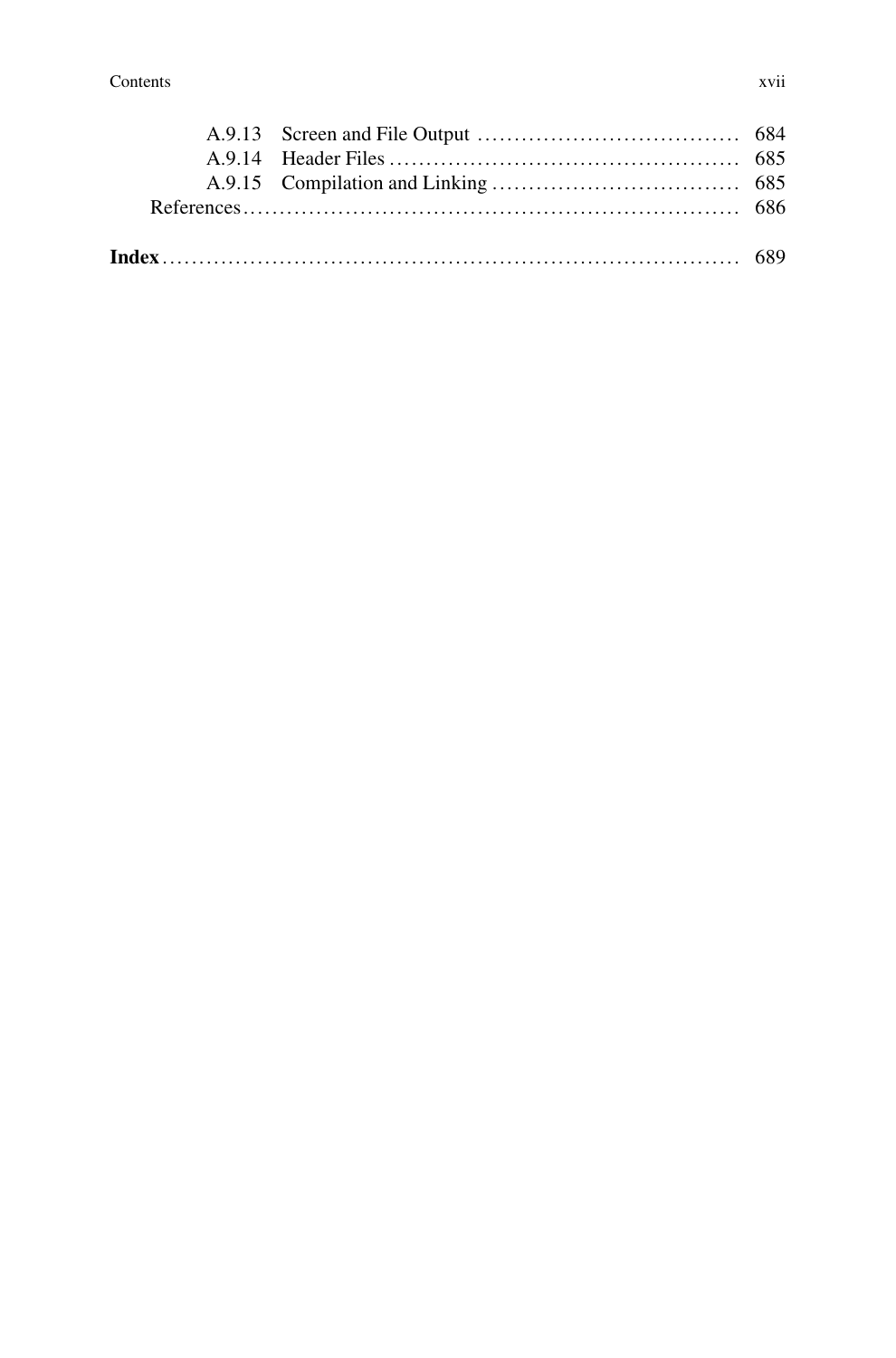# **Acronyms**

| <b>ADE</b>   | Advection-diffusion equation                     |
|--------------|--------------------------------------------------|
| <b>BB</b>    | Bounce-back                                      |
| BC           | Boundary condition                               |
| <b>BGK</b>   | Bhatnagar-Gross-Krook (see also SRT)             |
| <b>CBC</b>   | Characteristic boundary condition                |
| <b>CFD</b>   | Computational fluid dynamics                     |
| <b>CPU</b>   | Central processing unit                          |
| DdQq         | $d$ -dimensional set of $q$ velocities           |
| <b>DPD</b>   | Dissipative particle dynamics                    |
| <b>DSMC</b>  | Direct simulation Monte Carlo                    |
| ECC          | Error-correcting code                            |
| FD(M)        | Finite difference (method)                       |
| FE(M)        | Finite element (method)                          |
| FV(M)        | Finite volume (method)                           |
| <b>GPU</b>   | Graphics processing unit                         |
| HP           | Hermite polynomial                               |
| <b>HPC</b>   | High-performance computing                       |
| <b>IBB</b>   | Interpolated bounce-back                         |
| <b>IBM</b>   | Immersed boundary method                         |
| LB(M/E)      | Lattice Boltzmann (method/equation)              |
| <b>LBGK</b>  | Lattice BGK (i.e. LBM with BGK collisions)       |
| LG(M/A)      | Lattice gas (model/automaton)                    |
| MD           | Molecular dynamics                               |
| <b>MEA</b>   | Momentum exchange algorithm                      |
| <b>Mlups</b> | Million lattice updates per second               |
| <b>MPC</b>   | Multiparticle collision                          |
| <b>MPI</b>   | Message-passing interface                        |
| <b>MRT</b>   | Multiple relaxation time                         |
| <b>NEBB</b>  | Non-equilibrium bounce-back (also called Zou-He) |
| <b>NRBC</b>  | Nonreflecting boundary condition                 |
| NS(E)        | Navier-Stokes (equations)                        |
|              |                                                  |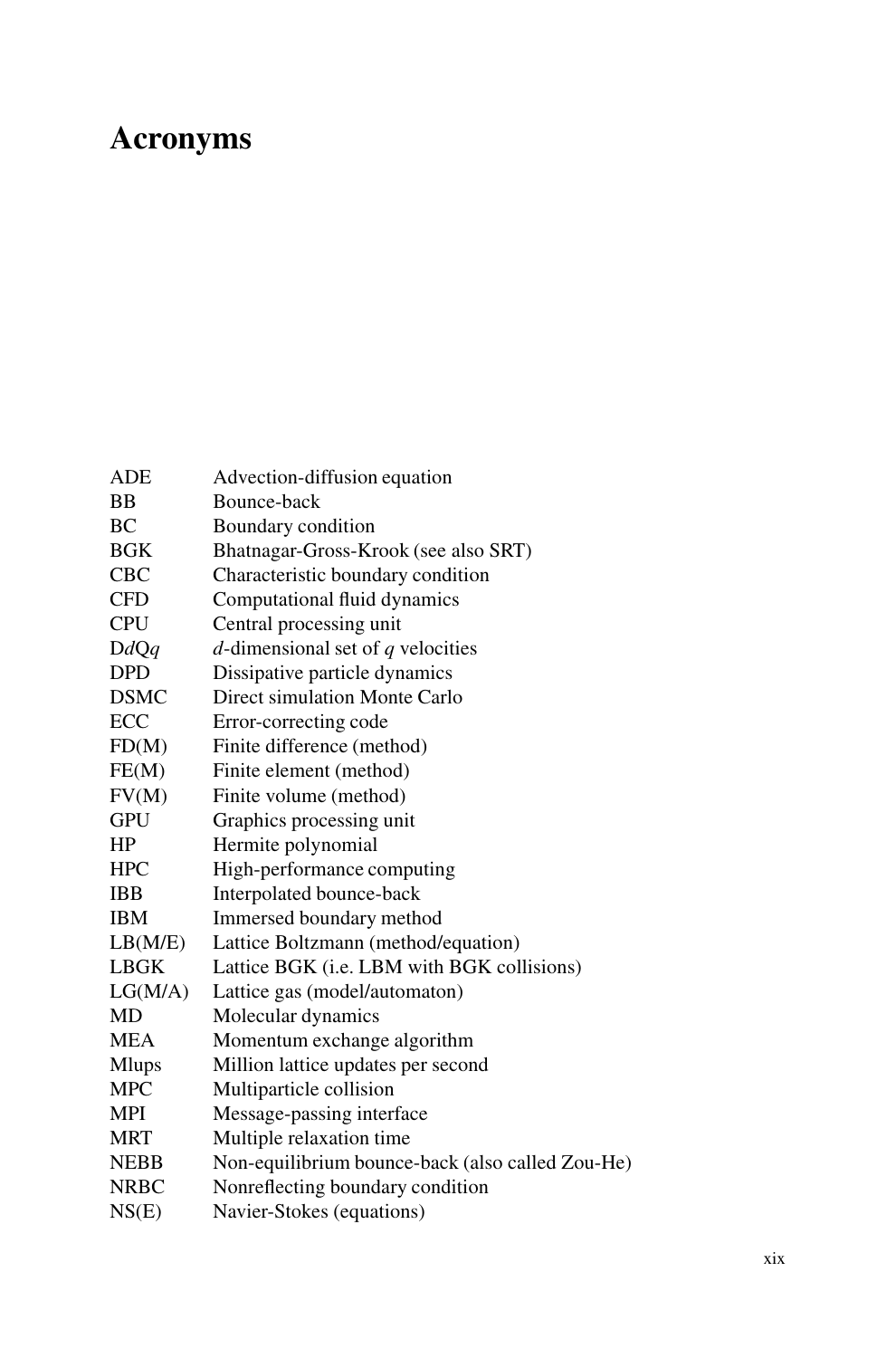| <b>ODE</b> | Ordinary differential equation        |
|------------|---------------------------------------|
| <b>PDE</b> | Partial differential equation         |
| PML        | Perfectly matched layer               |
| <b>PSM</b> | Partially saturated method            |
| RAM        | Random access memory                  |
| <b>SBB</b> | Simple bounce-back                    |
| <b>SPH</b> | Smoothed-particle hydrodynamics       |
| <b>SRD</b> | Stochastic rotation dynamics          |
| <b>SRT</b> | Single relaxation time (see also BGK) |
| TRT        | Two relaxation time                   |
| <b>WSS</b> | Wall shear stress                     |
|            |                                       |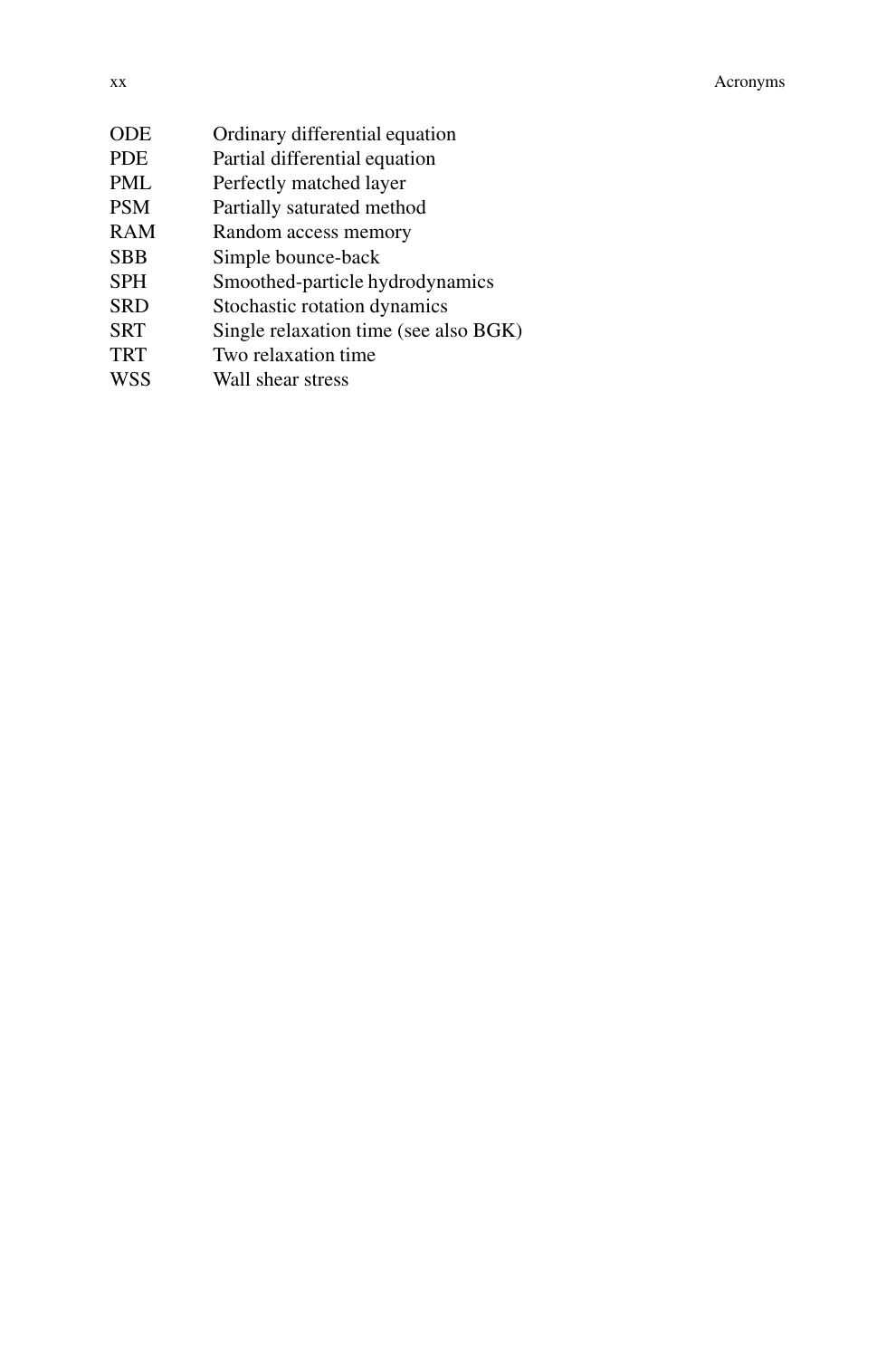# **Frequently Asked Questions**

Certain questions come up particularly frequently from people who are learning the lattice Boltzmann method. We have listed and answered many of these questions here, with references to the relevant book sections.

#### **Getting Started**

- **Q:** How do I learn the basics of the LBM as quickly as possible?
- **A:** We suggest referring to our summary sections, namely Sects. 3.2 and 3.3 for a general intro, Sect. 5.1 for an intro to boundary conditions, and Sect. 6.1 for an intro to forces.
- **Q:** Why write vector quantities as, e.g.  $u_\alpha$  instead of  $u$ ?
- **A:** This index notation style is common in fluid mechanics due to its expressiveness; see Appendix A.1.
- **Q:** How do I implement the LBM?
- **A:** We cover this briefly and simply in Sect. 3.3 and cover it in more depth in Chap. 13.
- **Q:** What is a "lattice", and how do I choose a good one?
- **A:** Lattices, or velocity sets, are discussed in Sect. 3.4.7.
- **Q:** Do you have some simple example code to help me get started?
- **A:** We do, in Chap. 13 and at [https://github.com/lbm-principles-practice.](https://github.com/lbm-principles-practice)
- **Q:** How do we convert between physical units and simulation "lattice" units?
- **A:** This is explained in Sect. 7.1.
- **Q:** How do I choose the simulation parameters?
- **A:** Section 7.2 deals with this question.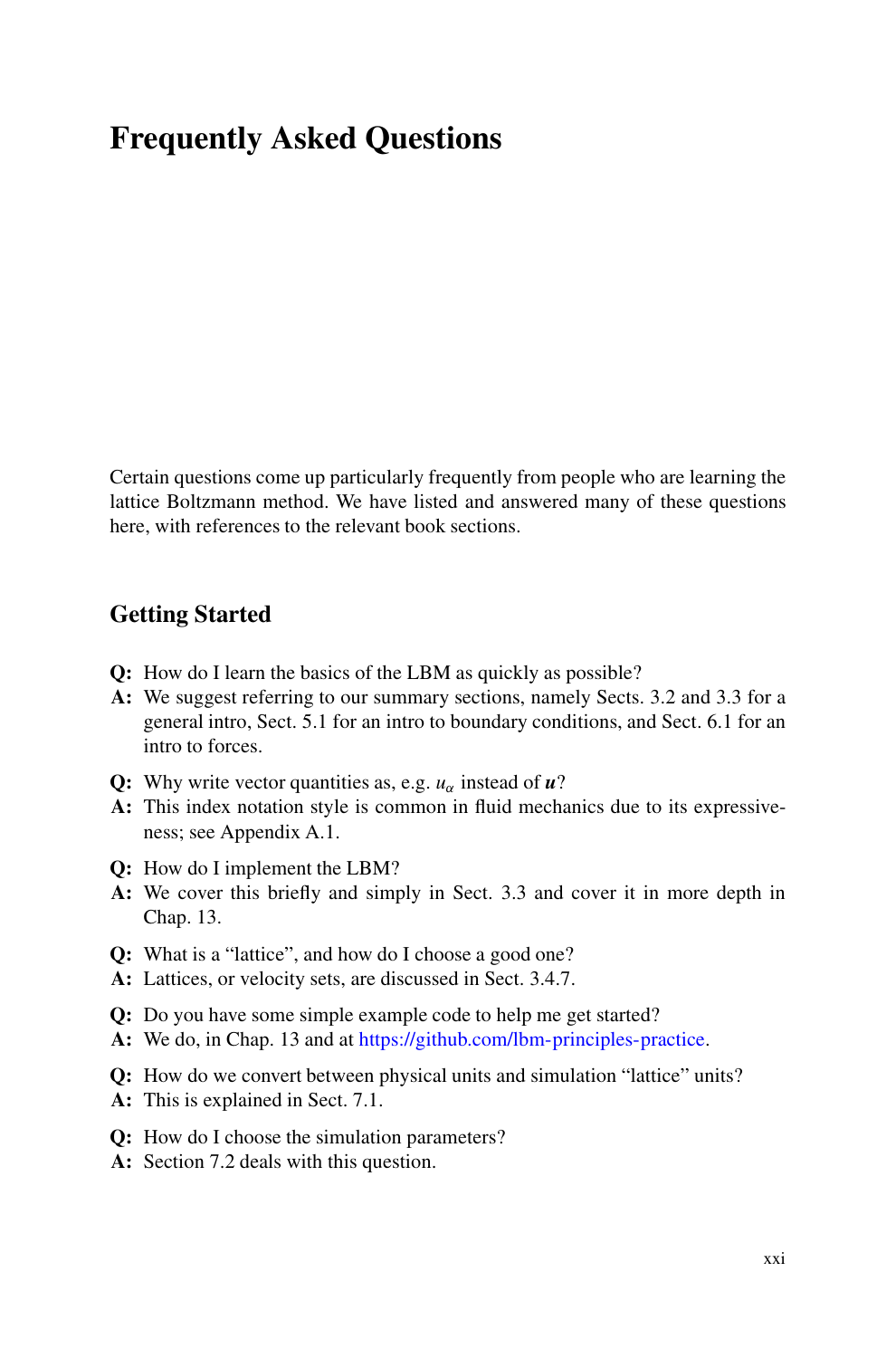- **Q:** How do I implement a body force (density)?
- **A:** We cover this in Chap. 6.
- **Q:** How can I use the LBM to simulate steady incompressible flow?
- **A:** You need to ensure that  $Ma^2$  is small, or you can use the incompressible equilibrium covered in Sect. 4.3.2.
- **Q:** How do I simulate heat diffusion and thermal flows?
- **A:** LBM for heat flow is covered in Sect. 8.4.
- **Q:** How can I model multiphase or multicomponent flows?
- **A:** Chapter 9 covers multiphase and multicomponent flows.

## **Capabilities of the LBM**

- **Q:** When is LBM a good choice to solve the Navier-Stokes equation?
- **A:** See Sect. 2.4 for a discussion.
- **Q:** Is mass conserved in the LBM?
- **A:** Mass is exactly conserved in the bulk fluid, but various types of boundary conditions may still not conserve mass (cf. Sect. 5.4.2).
- **Q:** Since the Boltzmann equation describes gas dynamics, why can the LBM also be used to simulate liquids?
- **A:** As shown in Sect. 4.1.4, the LBM behaves macroscopically like the Navier-Stokes equations, which describe the motion of both gases and liquids.
- **Q:** What is Galilean invariance, and is it obeyed by the LBM?
- **A:** Galilean invariance states that physical laws are the same in any inertial reference frame. An  $O(u^3)$  error term (cf. Sect. 4.1) in the standard LBM, due to the minimal discretisation of velocity space (cf. Sect. 3.4), means that it is not obeyed in the LBM. However, with a good choice of the simulation's inertial frame, this is seldom an issue except for simulations with large flow velocity variations.

## **Boundary Conditions**

- **Q:** Where in the LBM algorithm are boundary conditions applied?
- **A:** See Sect. 5.1.
- **Q:** What is the difference between "fullway" and "halfway" bounce-back?
- **A:** This is explained in Sect. 5.3.3. In this book, we almost exclusively consider halfway bounce-back due to its additional benefits.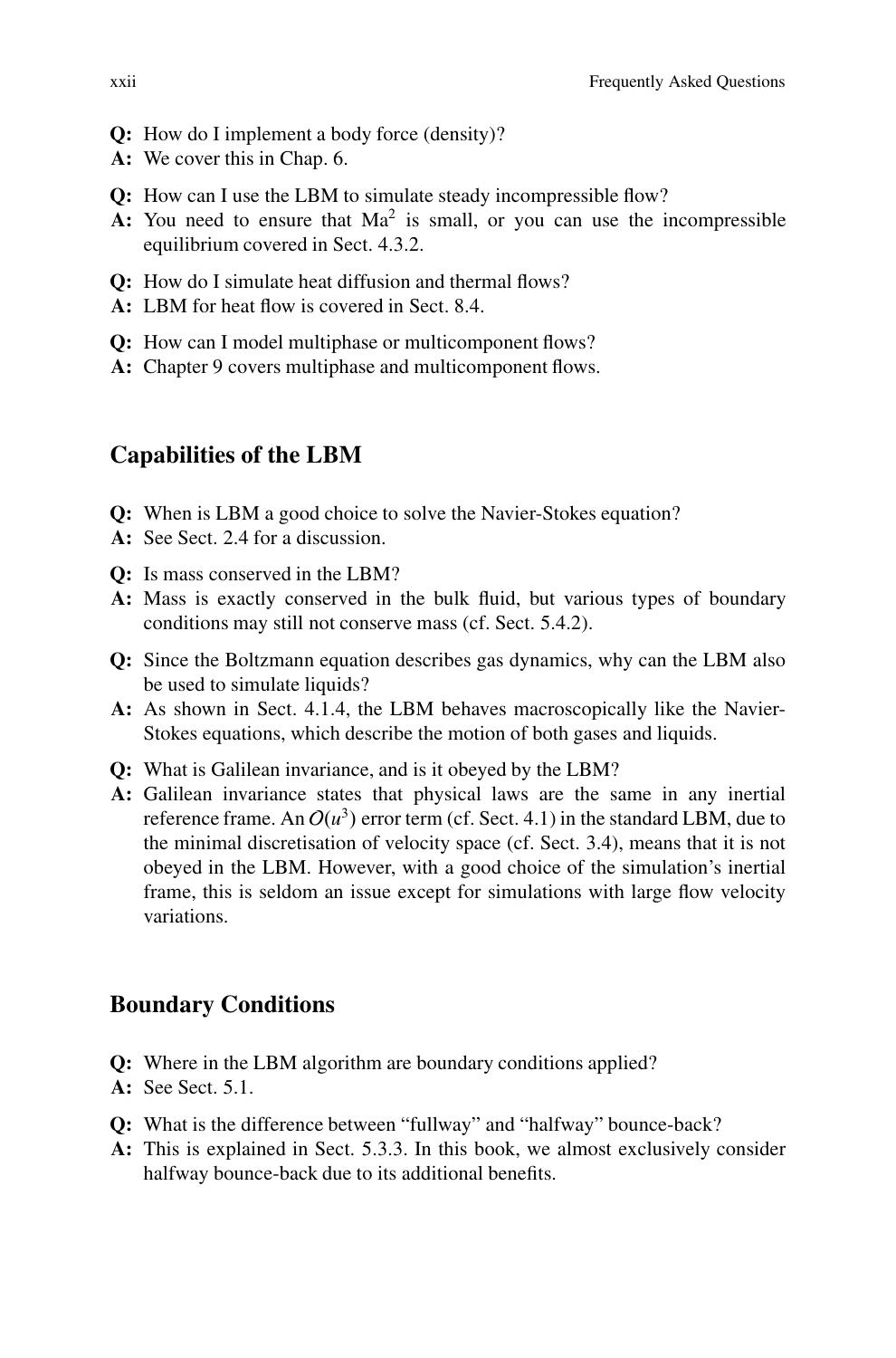- **Q:** When using a no-slip boundary condition, where exactly in the system is no-slip enforced?
- **A:** The location depends on the type of no-slip boundary condition employed: see Fig. 5.7 and Sect. 5.2.4.
- **Q:** How can an open inflow or outflow boundary be simulated?
- **A:** This is explained in Sect. 5.3.5.
- **Q:** How are boundary conditions handled at 2D or 3D corners?
- **A:** See Sects. 5.3.6 and 5.4.4.
- **Q:** How can I implement curved boundaries instead of "staircase" boundaries? **A:** This is covered in Chap. 11.
- **Q:** What kind of boundary conditions is used for advection-diffusion LBM? **A:** See Sect. 8.5.
- **Q:** How do I compute the momentum exchange between fluid and walls?
- **A:** See Sect. 5.4.3 for straight boundaries and Sect. 11.2.1 for more complex cases.

### **Pressure and Compressibility**

- **Q:** Why do I have sound waves in my simulations?
- **A:** The LBM solves the *compressible* Navier-Stokes equations, which allow sound waves; see Sects. 12.1 and 12.3.
- **Q:** Why is my pressure field not as accurate as the velocity field?
- **A:** Sound waves generated in your system (cf. Sect. 12.3) may be reflected back into the system by its velocity or density boundary conditions. See Sect. 12.4 for more on this.
- **Q:** Why is the speed of sound not exactly  $1/\sqrt{3}$  in my simulation?
- **A:**  $1/\sqrt{3}$  is the "ideal" speed of sound in LB simulations. The actual sound speed in simulations is affected by viscosity and discretisation error. See Sect. 12.2.
- **Q:** Assuming the simulated fluid is an ideal gas, what is its heat capacity ratio  $\gamma$ ?
- **A:** We explain in Sect. 1.1.3 that  $\nu = 1$  in the simulated isothermal fluid and that  $\gamma$  is rarely relevant in nonthermal simulations.

## **Advanced Questions**

- **Q:** How is the lattice Boltzmann equation derived?
- **A:** We show the derivation in Sects. 3.4 and 3.5.